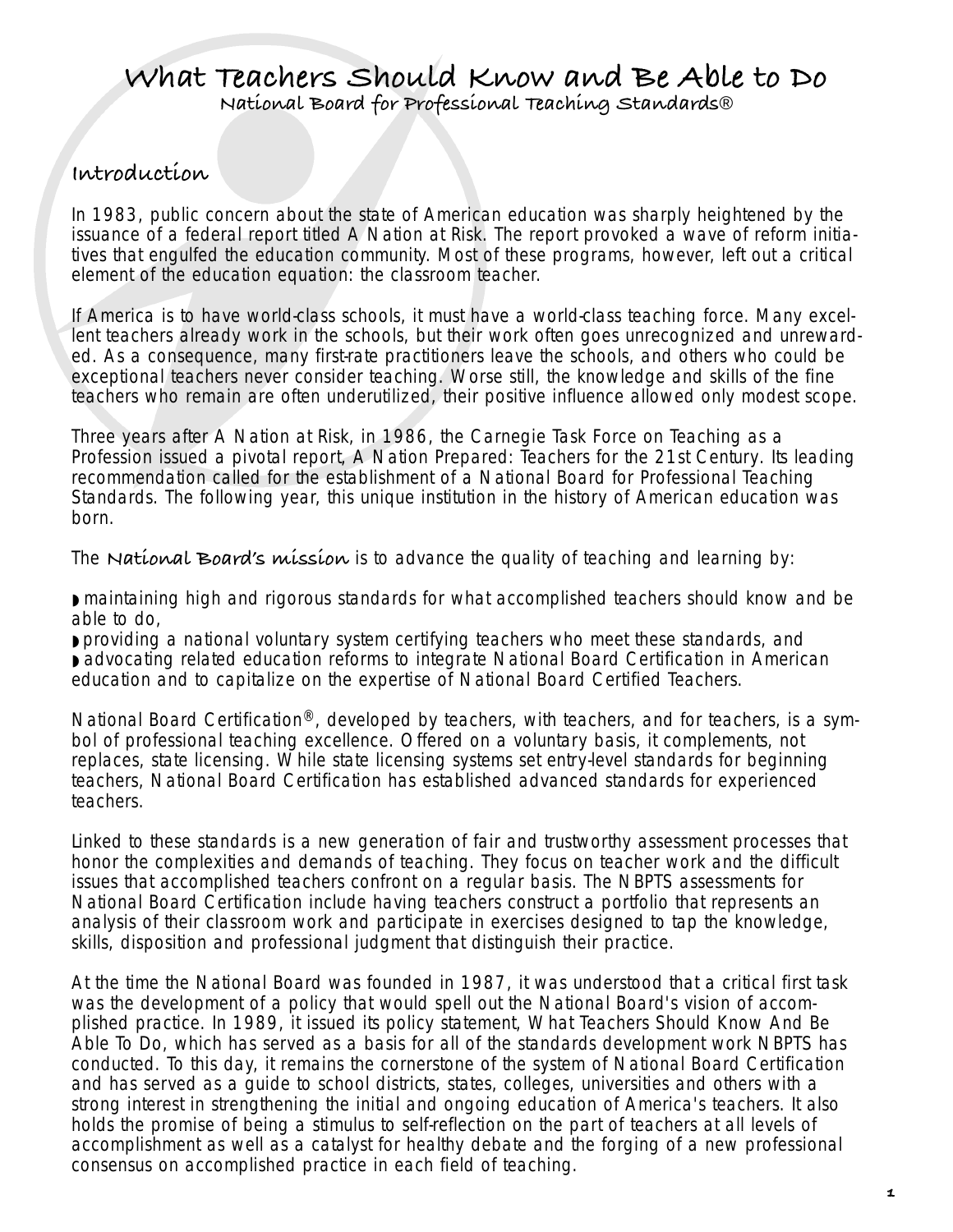**National Board for Professional Teaching Standards**®

#### **What Teachers Should Know and Be Able to Do**

In this policy, the National Board presents its view of what teachers should know and be able to do- its convictions about what it values and believes should be honored in teaching. This expression of ideals guides all of the National Board's standards and assessment processes.

The fundamental requirements for proficient teaching are relatively clear: a broad grounding in the liberal arts and sciences; knowledge of the subjects to be taught, of the skills to be developed, and of the curricular arrangements and materials that organize and embody that content; knowledge of general and subject-specific methods for teaching and for evaluating student learning; knowledge of students and human development; skills in effectively teaching students from racially, ethnically, and socioeconomically diverse backgrounds; and the skills, capacities and dispositions to employ such knowledge wisely in the interest of students.

This enumeration suggests the broad base for expertise in teaching but conceals the complexities, uncertainties and dilemmas of the work. The formal knowledge teachers rely on accumulates steadily, yet provides insufficient guidance in many situations. Teaching ultimately requires judgment, improvisation, and conversation about means and ends. Human qualities, expert knowledge and skill, and professional commitment together compose excellence in this craft.

The National Board has led the vanguard effort to develop professional standards for elementary and secondary school teaching. The National Board Certified Teachers® stand for professionalism in the schools. The National Board's responsibility is not only to ensure that teachers who become National Board Certified meet its professional standards of commitment and competence, but also to maintain standards and assessments that are so well regarded that America's accomplished teachers will decide to seek National Board Certification.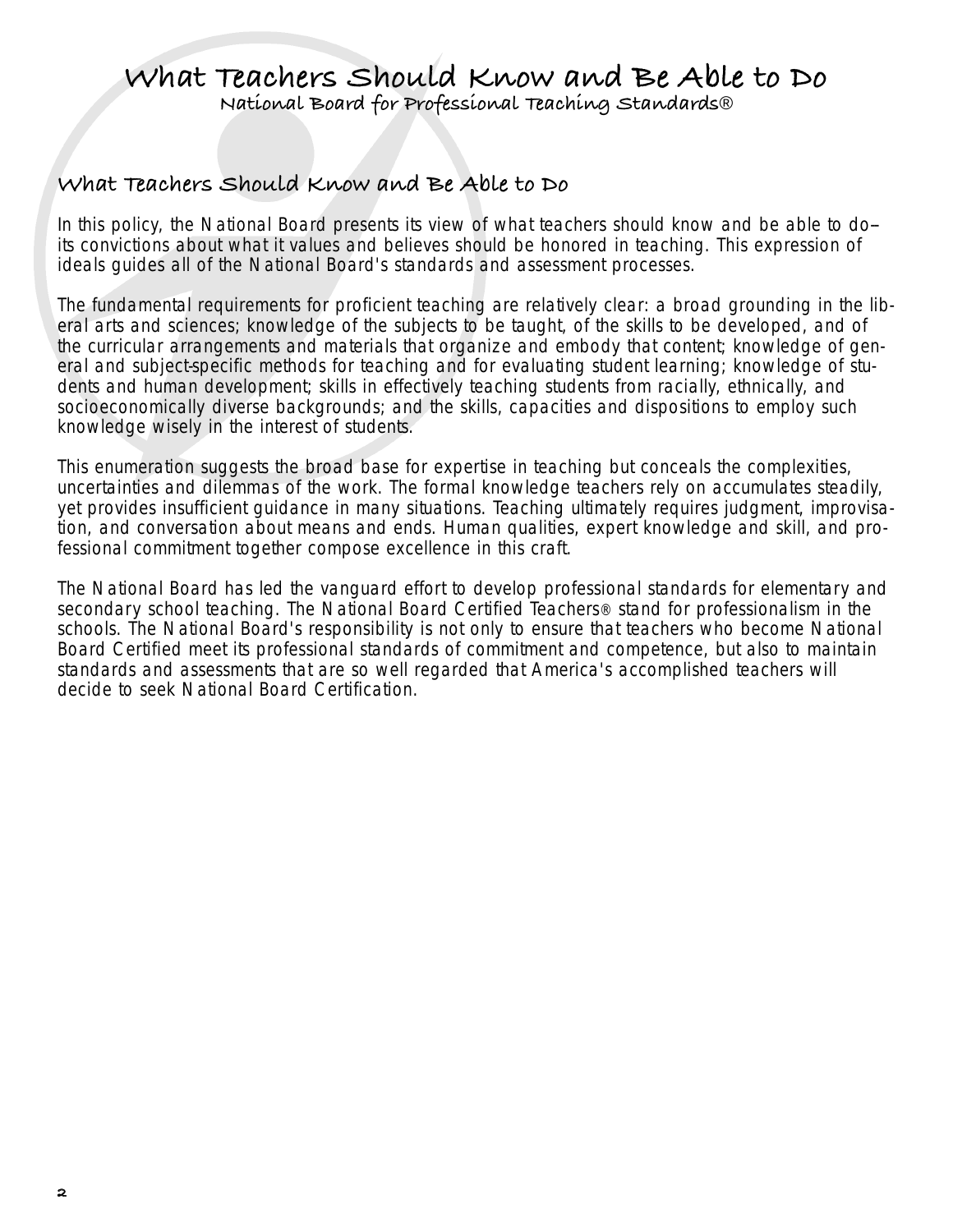**National Board for Professional Teaching Standards**®

### **Policy Position (Five Core Propositions)**

The National Board for Professional Teaching Standards seeks to identify and recognize teachers who effectively enhance student learning and demonstrate the high level of knowledge, skills, abilities and commitments reflected in the following five core propositions.

**1. Teachers are committed to students and their learning.** Accomplished teachers are dedicated to making knowledge accessible to all students. They act on the belief that all students can learn. They treat students equitably, recognizing the individual differences that distinguish one student from another and taking account of these differences in their practice. They adjust their practice based on observation and knowledge of their students' interests, abilities, skills, knowledge, family circumstances and peer relationships.

Accomplished teachers understand how students develop and learn. They incorporate the prevailing theories of cognition and intelligence in their practice. They are aware of the influence of context and culture on behavior. They develop students' cognitive capacity and their respect for learning. Equally important, they foster students' self-esteem, motivation, character, civic responsibility and their respect for individual, cultural, religious and racial differences.

#### **2. Teachers know the subjects they teach and how to teach those subjects to students.** Accomplished teachers have a rich understanding of the subject(s) they teach and appreciate how knowledge in their subject is created, organized, linked to other disciplines and applied to real-world settings. While faithfully representing the collective wisdom of our culture and upholding the value of disciplinary knowledge, they also develop the critical and analytical capacities of their students.

Accomplished teachers command specialized knowledge of how to convey and reveal subject matter to students. They are aware of the preconceptions and background knowledge that students typically bring to each subject and of strategies and instructional materials that can be of assistance. They understand where difficulties are likely to arise and modify their practice accordingly. Their instructional repertoire allows them to create multiple paths to the subjects they teach, and they are adept at teaching students how to pose and solve their own problems.

**3. Teachers are responsible for managing and monitoring student learning.** Accomplished teachers create, enrich, maintain and alter instructional settings to capture and sustain the interest of their students and to make the most effective use of time. They also are adept at engaging students and adults to assist their teaching and at enlisting their colleagues' knowledge and expertise to complement their own. Accomplished teachers command a range of generic instructional techniques, know when each is appropriate and can implement them as needed. They are as aware of ineffectual or damaging practice as they are devoted to elegant practice.

They know how to engage groups of students to ensure a disciplined learning environment, and how to organize instruction to allow the schools' goals for students to be met. They are adept at setting norms for social interaction among students and between students and teachers. They understand how to motivate students to learn and how to maintain their interest even in the face of temporary failure.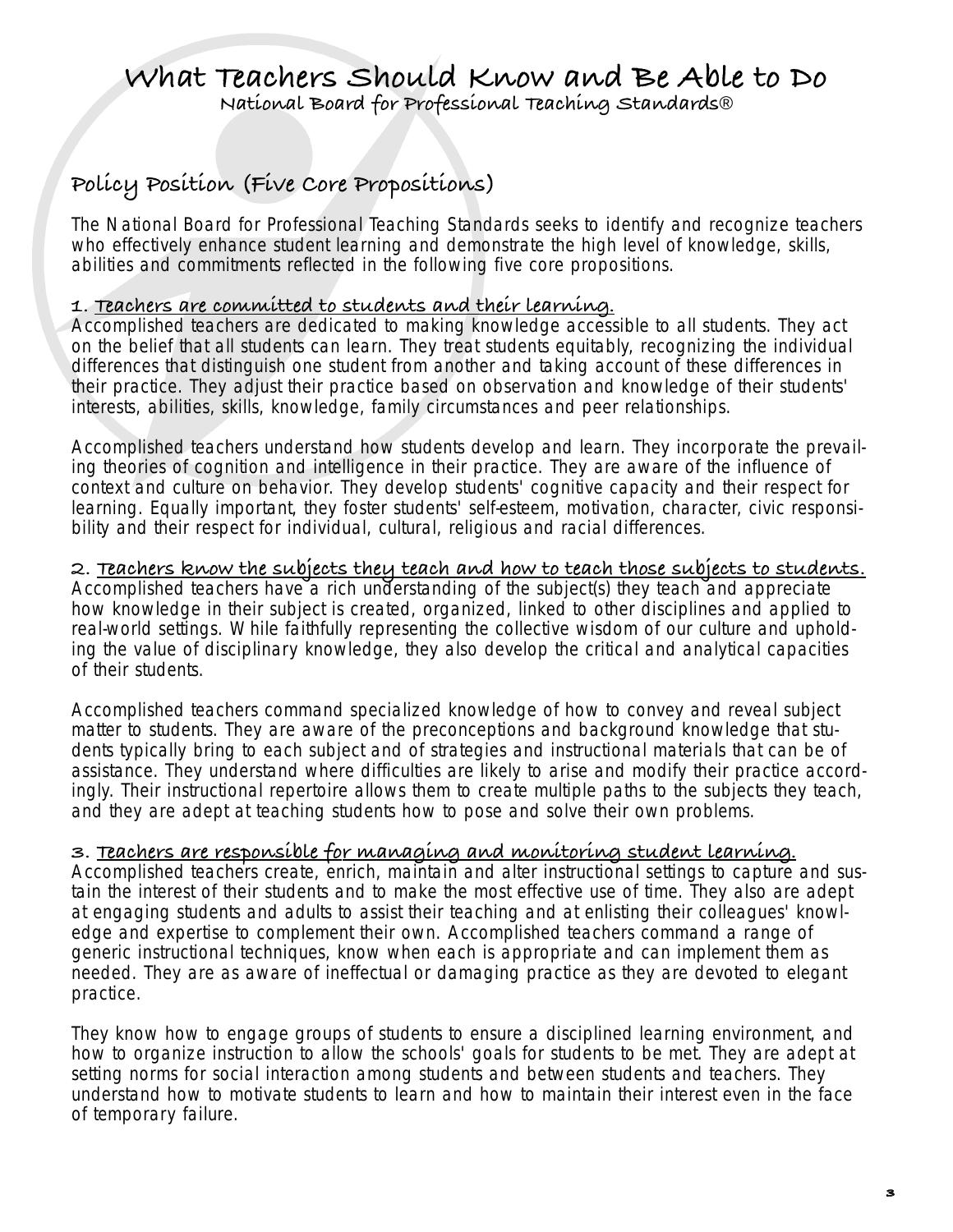**National Board for Professional Teaching Standards**®

Accomplished teachers can assess the progress of individual students as well as that of the class as a whole. They employ multiple methods for measuring student growth and understanding and can clearly explain student performance to parents.

## **4. Teachers think systematically about their practice and learn from experience.** Accomplished teachers are models of educated persons, exemplifying the virtues they seek to inspire

in students -- curiosity, tolerance, honesty, fairness, respect for diversity and appreciation of cultural differences -- and the capacities that are prerequisites for intellectual growth: the ability to reason and take multiple perspectives to be creative and take risks, and to adopt an experimental and problemsolving orientation.

Accomplished teachers draw on their knowledge of human development, subject matter and instruction, and their understanding of their students to make principled judgments about sound practice. Their decisions are not only grounded in the literature, but also in their experience. They engage in lifelong learning which they seek to encourage in their students.

Striving to strengthen their teaching, accomplished teachers critically examine their practice, seek to expand their repertoire, deepen their knowledge, sharpen their judgment and adapt their teaching to new findings, ideas and theories.

#### **5. Teachers are members of learning communities.**

Accomplished teachers contribute to the effectiveness of the school by working collaboratively with other professionals on instructional policy, curriculum development and staff development. They can evaluate school progress and the allocation of school resources in light of their understanding of state and local educational objectives. They are knowledgeable about specialized school and community resources that can be engaged for their students' benefit, and are skilled at employing such resources as needed.

Accomplished teachers find ways to work collaboratively and creatively with parents, engaging them productively in the work of the school.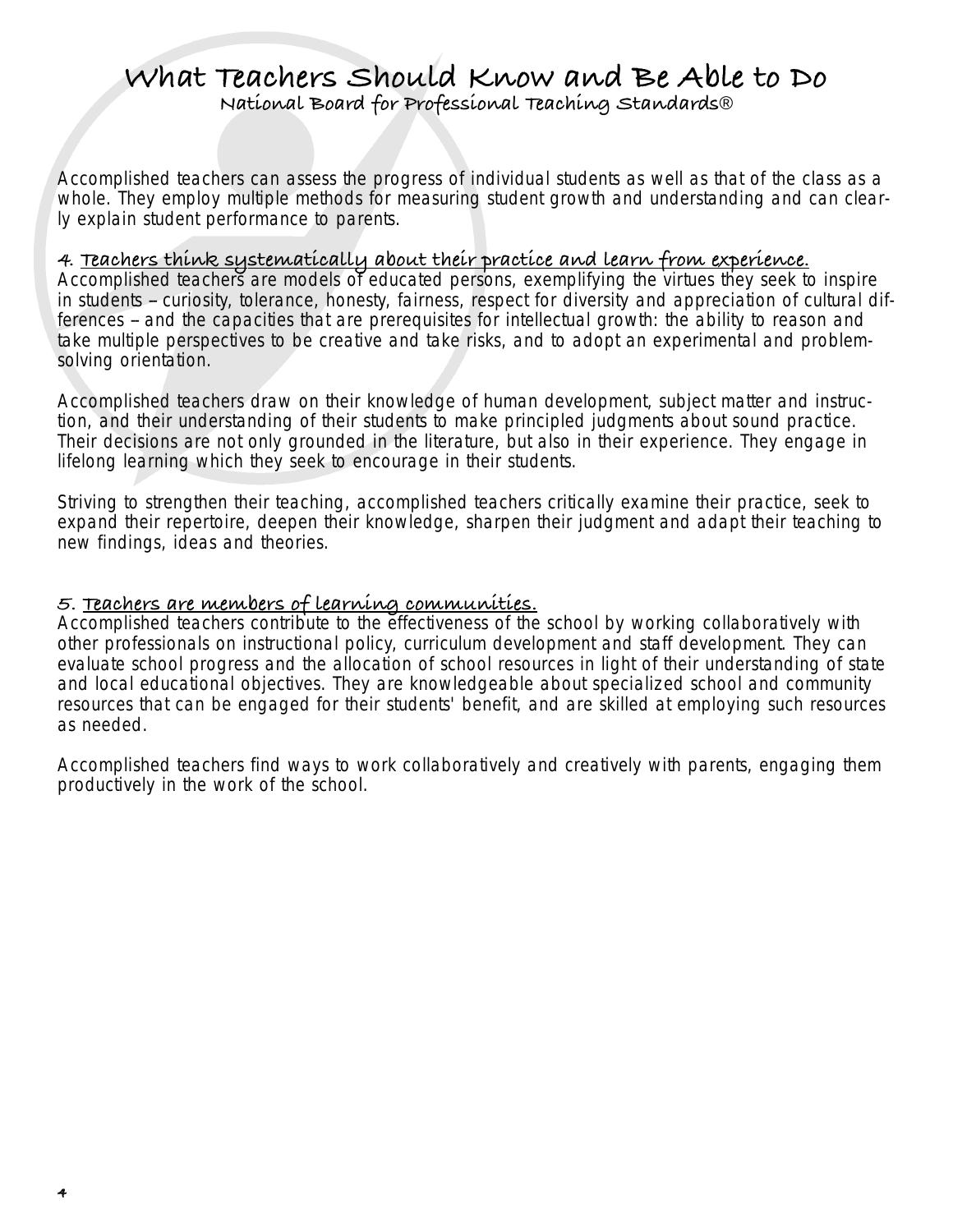**National Board for Professional Teaching Standards**®

#### **Supporting Statement**

We each remember the great teachers who touched our lives, kindled our interest and pressed us to do our best. We hold powerful images of such teachers. They exhibited a deep caring and love for children. They conveyed a passion for the subjects they taught, captivating their students with that passion. They approached their work with creativity and imagination, striving constantly to improve. As committed professionals, they were proud to be teachers.

The images of teaching that we share are deceptive as well as compelling. They emphasize teaching's external aspects, not its inner workings. If we fondly recall the great teachers of our past, we also typically see teaching as a humble undertaking. It concerns itself with the least powerful age group in society. It involves such seemingly routine activities as arranging seatwork, lecturing, reviewing and responding to students' efforts, and disciplining their behavior.

Historically, there is an enduring constancy in the organization of schools, of classrooms and of teaching itself. Self-contained classrooms, whole-group, textbook-centered instruction, teaching as telling, learning as the passive acquisition of facts, standardized testing -- these patterns of schooling are as familiar as chalk dust. They constitute an unintended national curriculum that, as an unrelieved diet, does not adequately serve the educational needs of a diverse and dynamic society. Good teachers, of course, depart in many ways from these routines.

These pervasive images underestimate teaching's complexities and freeze the enterprise into forms that overlook its non-routine nature and the importance of independent professional judgment in the life of the accomplished teacher. But teaching is work of the most demanding sort, for teachers must make dozens of decisions daily, command a wide body of knowledge and skill, learn to react instantly, and be disposed to act wisely in difficult situations. And while there are principles and precepts, skills and techniques, to guide the work, teaching is also an activity with artistic aspects, a craft calling for reflection and judgment.

Although complicated, teaching nonetheless evokes simple, reductionist analysis. Much of the discourse on teaching and learning pulls apart what must be joined in practice. Chroniclers of teaching, for example, often assign the teacher's primary loyalty to the student or to the subject, with elementary teachers often characterized as "student-centered" and secondary teachers seen as "subject-centered." This dichotomy is false. Sound teaching merges commitment to students with allegiance to knowledge at all grade levels. All teachers must uphold the claims of knowledge, yet strive to build spacious avenues from such knowledge to students' understanding.

There is likewise a tendency to frame teaching either in terms of imparting valuable knowledge or as encouraging the acquisition of skills. But knowledge and skill are not disjoint. Knowledge - in the form of specific facts and organizing principles -- is necessary to the exercise of most skills, just as a range of skills is necessary to the acquisition and construction of knowledge. Knowledge and skill cannot be pulled apart, nor can one assume pride of place over the other.

Another commonplace fallacy is to distinguish "basic" from "higher-order" skills, and to regard mastery of the basics as a precondition to advanced forms of reasoning and functioning. Accomplished teachers realize that higher-order thinking is the hallmark of successful learning at all levels. Students, for example, cannot become good writers without engaging in complex problem-solving processes, nor can they effectively learn basic mathematics simply by memorizing rules for manipulating numbers. There can be no neat division of teaching labor along a basic-to-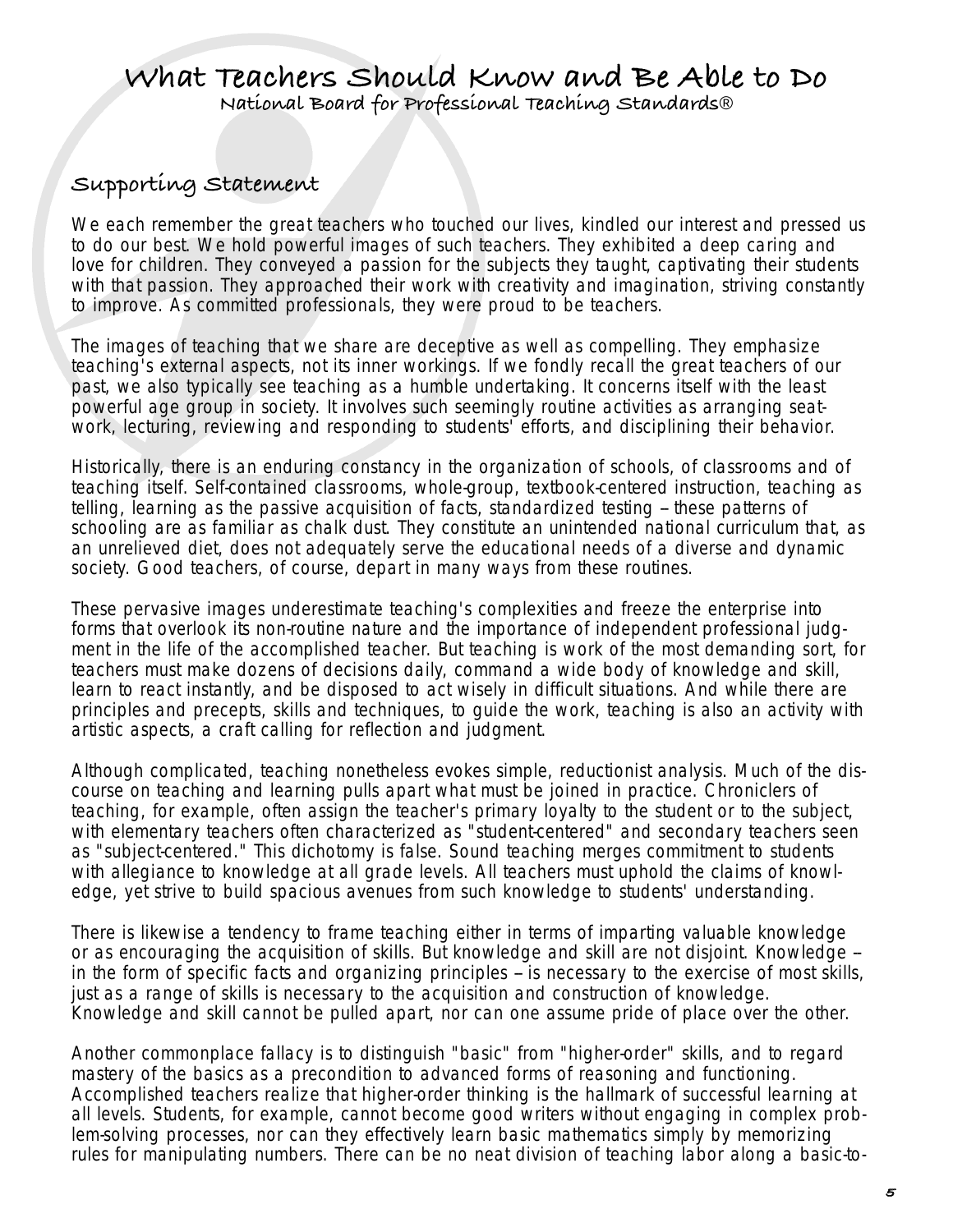**National Board for Professional Teaching Standards**®

advanced skills continuum. All teachers must concern themselves with higher-order skills, with the executive functions of reasoning, and with students' capacities to monitor their own learning.

To unify these dichotomies in practice however, requires skill, wisdom and judgment. Accomplished teachers constantly assess and adjust their practice to maintain fidelity to students and to subjects, to knowledge and to skills, and to basic and advanced functions. Professionalism in teaching entails the ongoing pursuit of these unities. Hence, teachers regularly find themselves confronting hard choices - sometimes sacrificing one goal for another, sometimes making compromises.

While teaching demands crisp reasoning and few settings yield to only a single approach, teachers do not have free rein to select any approach that strikes them as felicitous. Rather, their choices are anchored in their own experience and in the settled ground of the knowledge base that defines both efficacious and flawed practice. Being able to apply steady, disciplined judgment and reflective scrutiny within the bounds set by this constantly expanding body of knowledge is the hallmark of professionalism in teaching. As such, these values will be found at the heart of the standards the National Board will promulgate.

#### **On the Commitment to Professionalism in Teaching**

As its title indicates, the National Board is committed to professional standards for teaching. The term "professional" is an honorific in our society, and denotes occupations characterized by certain attributes. Chief among these are a body of specialized, expert knowledge together with a code of ethics emphasizing service to clients. The knowledge base typically provides substantial, but not complete, guidance for professional practice. Professionals possess expert knowledge, but often confront unique, problematic situations that do not lend themselves to formulaic solutions. Professionals must cultivate the ability to cope with the unexpected and act wisely in the face of uncertainty.

Professionals deal with urgent human problems: matters of life and death, justice, hope and opportunity. Essential to their work is the trust of clients. What warrants such trust is the obligation, upheld within the community of professionals, to pursue an ethic of service and to employ special knowledge and expertise in the interests of their clients.

These general observations apply to teaching, but with important distinctions. While teachers employ their knowledge and skill on students, they also strive to empower students to continue the quest for understanding, so that one day the pupil may surpass the instructor. In this regard, teaching is the most democratic of professions. It aims to place within the hands, head and hearts of students the means for them to teach themselves.

The ethical dimensions of teaching also distinguish it from other professions. Unique demands arise because the client's attendance is compulsory and, more importantly, because the clients are children. Thus, elementary, middle and high school teachers are obligated to meet a stringent ethical standard. Other ethical demands derive from the teacher's role as a model of an educated person. Teaching is a public activity; a teacher works daily in the gaze of his or her students, and the extended nature of their lives together in schools places special obligations on the teacher's behavior. Students learn early to read and draw lessons from their teachers' characters. Teachers, consequently, must conduct themselves in a manner students might emulate. Their failure to practice what they preach does not long elude students, parents or peers. Practicing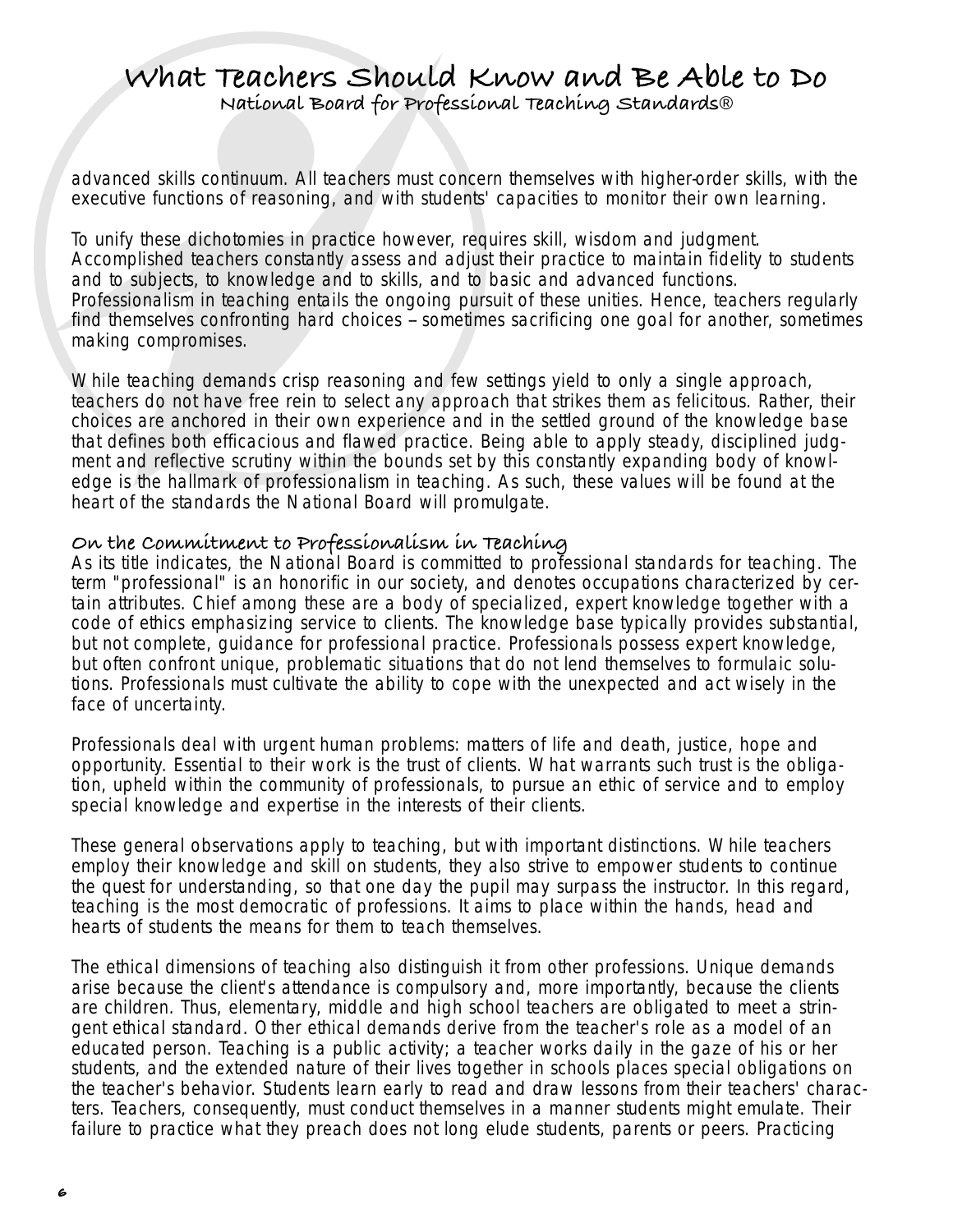**National Board for Professional Teaching Standards**®

with this additional dimension in mind calls for a special alertness to the consequences of manner and behavior. Standards for professional teaching ought, therefore, to emphasize its ethical nature.

#### **What the National Board Will Value in Teaching**

The rich amalgam of knowledge, skills, dispositions and beliefs that will characterize National Board Certified teachers are clustered under the five core propositions presented above. What follows is an elaboration of these principles that go to the heart of the National Board's perspective on accomplished teaching.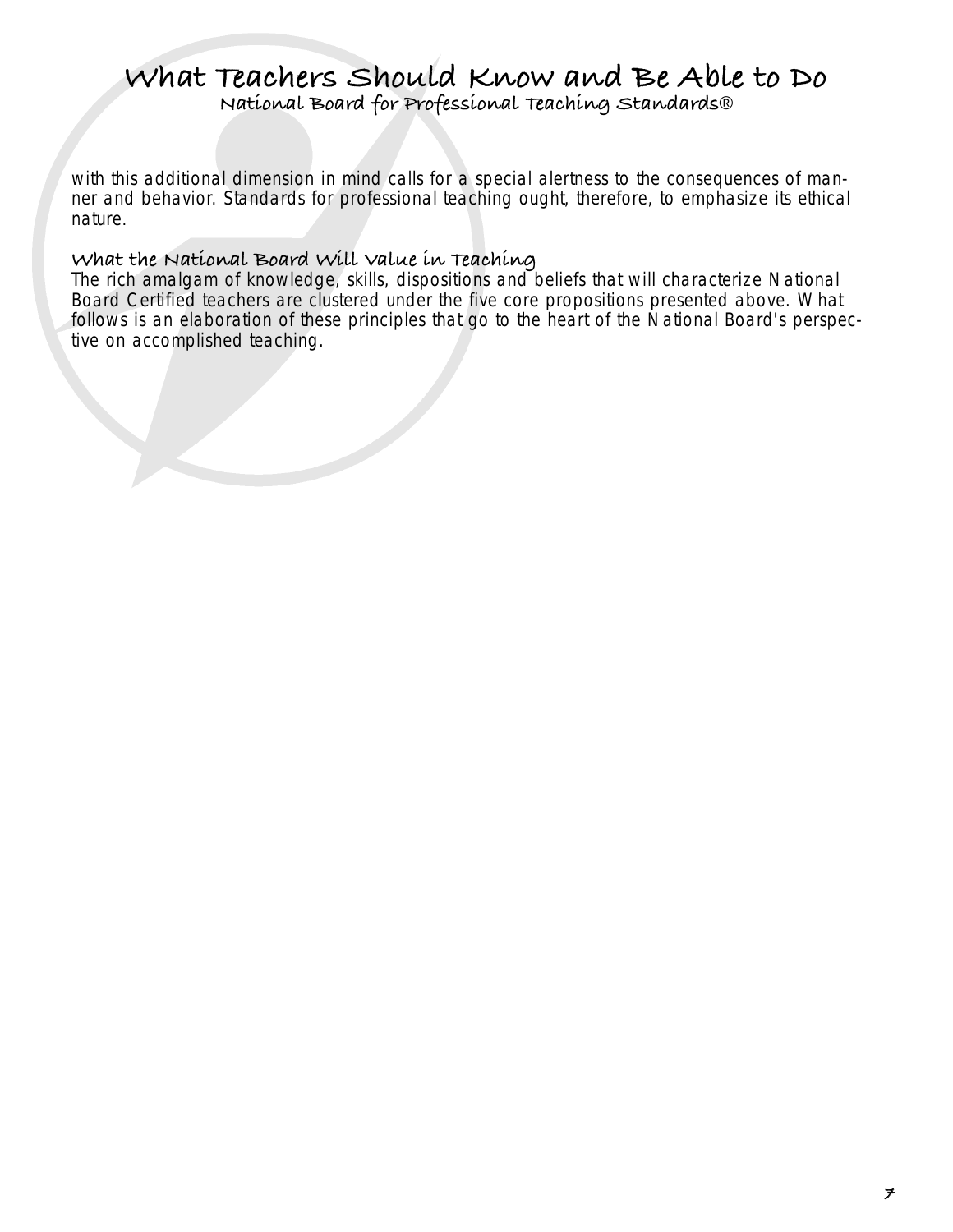**National Board for Professional Teaching Standards**®

#### **Proposition #1: Teachers are Committed to Students and Their Learning**

Fundamental to the teacher's credo is the belief that all students can learn. Furthermore, they act on that belief. Accomplished teachers like young people and are dedicated to and skilled at making knowledge accessible to all students, even as they acknowledge their distinctive traits and talents. Success depends on teachers' belief in the dignity and worth of all human beings and in the potential that exists within each child. Teachers typically do not work one-on-one with students for extended periods of time because they are responsible for groups. But within this constraint, they are attentive to human variability and its influence on learning.

#### **Teachers Recognize Individual Differences in**

#### **Their Students and Adjust Their Practice Accordingly**

To respond effectively to individual differences, teachers must know many things about the particular students they teach: Alex has a stutter, Maria loves science fiction, Toby is anxious about mathematics, Marcus is captivated by jazz. But accomplished teachers know much more -- whom their students go home to at night, how they have previously performed on standardized tests, what sparks their interest. This kind of specific understanding is not trivial, for teachers use it constantly to decide how best to tailor instruction.

As diagnosticians of students' interests, abilities and prior knowledge, skillful teachers learn to "read" their students. When planning a unit on aging, for example, they will anticipate what concepts and activities certain students may find problematic. Watching a student work on a computer, they will look for signs of progress. By keeping a finger on the pulse of the class, teachers decide when to alter plans, work with individual students, or enrich instruction with additional examples, explanations or activities.

Proficient teachers learn from their experiences. They learn from listening to their students, from watching them interact with peers, and from reading what they write. The information they acquire about students in the course of instruction subsequently becomes part of their general knowledge of education. Such monitoring and learning is no easy feat. What teachers are able to see, hear and learn is colored by their own prior knowledge and experience. Thus teachers must, in their efforts to work with children different than themselves, monitor both what they see and hear, and what is not so close to the surface. They must strive to acquire a deep understanding of their students and the communities from which they come that shape students' outlooks, values and orientations toward schooling.

#### **Teachers Have an Understanding of How Students Develop and Learn**

In addition to particular knowledge of their students, teachers use their understanding of individual and social learning theory, and of child and adolescent development theory, to form their decisions about how to teach. They are familiar with the concepts generated by social and cognitive scientists that apply to teaching and learning. Moreover, they integrate such knowledge with their personal theories of learning and development generated from their own practice. For example, accomplished teachers know that old theories of a monolithic intelligence have given way to more complex theories of multiple intelligences. Current thinking no longer casts "intelligence" as a context-free, one-dimensional trait. Instead, it recognizes different kinds of intelligence -- linguistic, musical, mathematical, spatial, kinesthetic, personal. This perspective also holds that there are variations in the sources of intelligence (e.g., practical experience versus formal study) and the forms of intelligence (e.g., procedural skills versus propositional knowledge).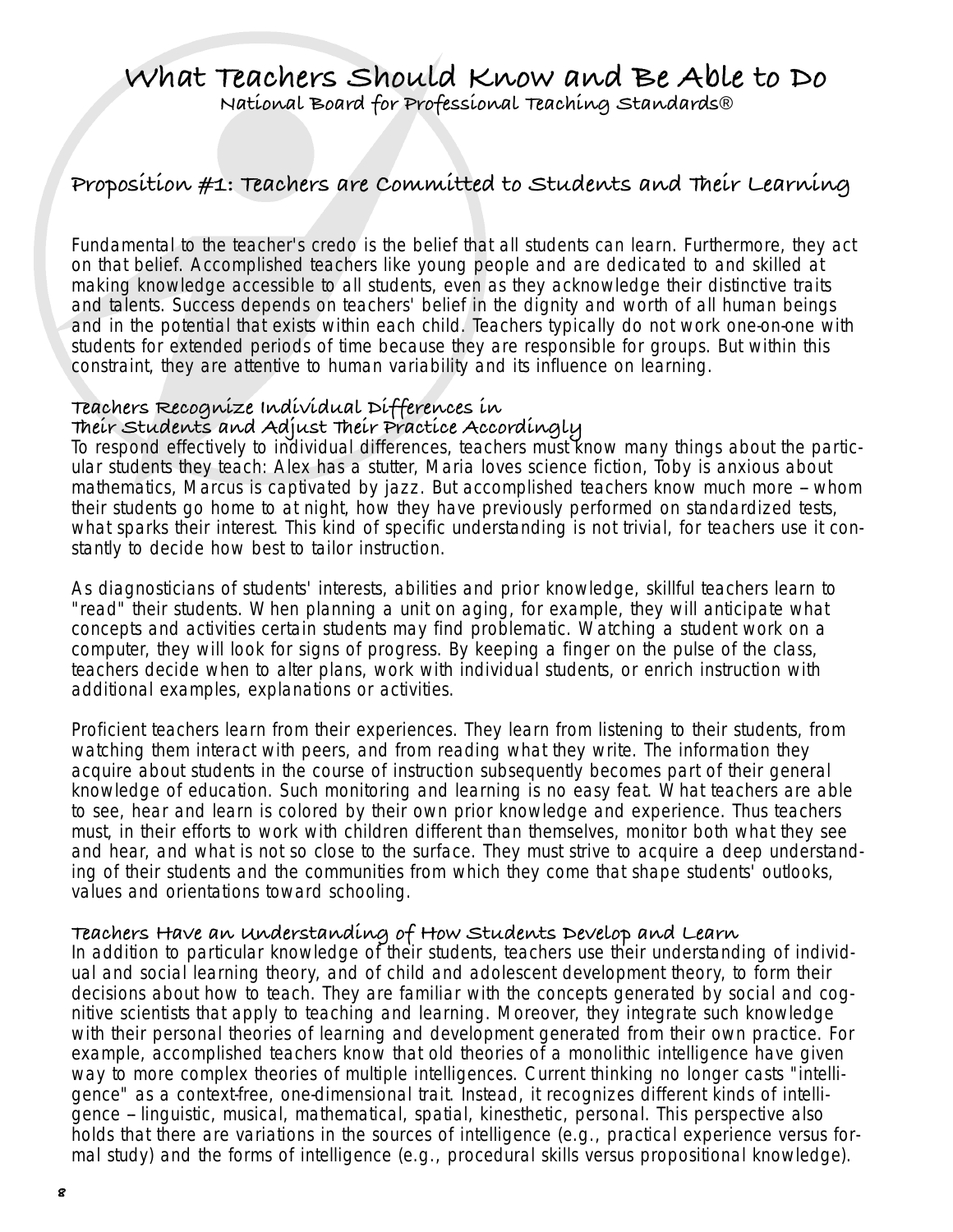**National Board for Professional Teaching Standards**®

Both their knowledge of these theories and their experiences in classrooms have taught teachers that each student has different strengths, perhaps even gifts. Teachers think about how to capitalize on these assets as they consider how best to nurture additional abilities and aptitudes.

Moreover, teachers recognize that behavior always takes place within a particular setting that, to some extent, defines the behavior. They know, for instance, that students who cannot flawlessly recite multiplication tables may still be able to multiply in other contexts (e.g., in calculating whether they have enough money for items at the grocery store). Accomplished teachers are aware that school settings sometimes obscure a clear vision of students' aptitudes and intelligences. Therefore, they strive to provide multiple contexts in which to promote and evaluate those abilities.

They also recognize the ways in which intelligence is culturally defined. That is, what is considered intelligent behavior is largely determined by the values and beliefs of the culture in which that behavior is being judged. Accomplished teachers recognize that in a multicultural nation students bring to the schools a plethora of abilities and aptitudes that are valued differently by the community, the school and the family. The knowledge, skills, abilities and dispositions that are nurtured in a Native American community in the state of Washington will differ from those valued in an Hispanic community in Florida. Likewise, those cultivated by a suburban community in Utah will differ from those developed in urban New York. Thus, teachers are attuned to the diversity that is found among students and develop an array of strategies for working with it. This includes providing educational experiences which capitalize on and enlarge the repertoires of learning and thinking that students bring to school.

#### **Teachers Treat Students Equitably**

As stewards for the interests of students, accomplished teachers are vigilant in ensuring that all pupils receive their fair share of attention, and that biases based on real or perceived ability differences, handicaps or disabilities, social or cultural background, language, race, religion, or gender do not distort relationships between themselves and their students. This, however, is not a simple proposition. Accomplished teachers do not treat all students alike, for similar treatment is not necessarily equivalent to equitable education. In responding to differences among students, teachers are careful to counter potential inequities and avoid favoritism. This requires a welltuned alertness to such matters and is difficult, as we have only modest knowledge of human differences and how best to respond to them. Hence, accomplished teachers employ what is known about ineffectual and effective practice with diverse groups of students, while striving to learn more about how best to accommodate those differences.

#### **Teachers' Mission Extends Beyond**

#### **Developing the Cognitive Capacity of Their Students**

Teacher's are concerned with their students' self-concept, with their motivation, with the effects of learning on peer relationships, and with the development of character, aspiration and civic virtues. These aspects of the student -- important as they are in their own right -- are also essential to intellectual development. Proficient teachers consider students' potential in this broader sense when making decisions about what and how to teach.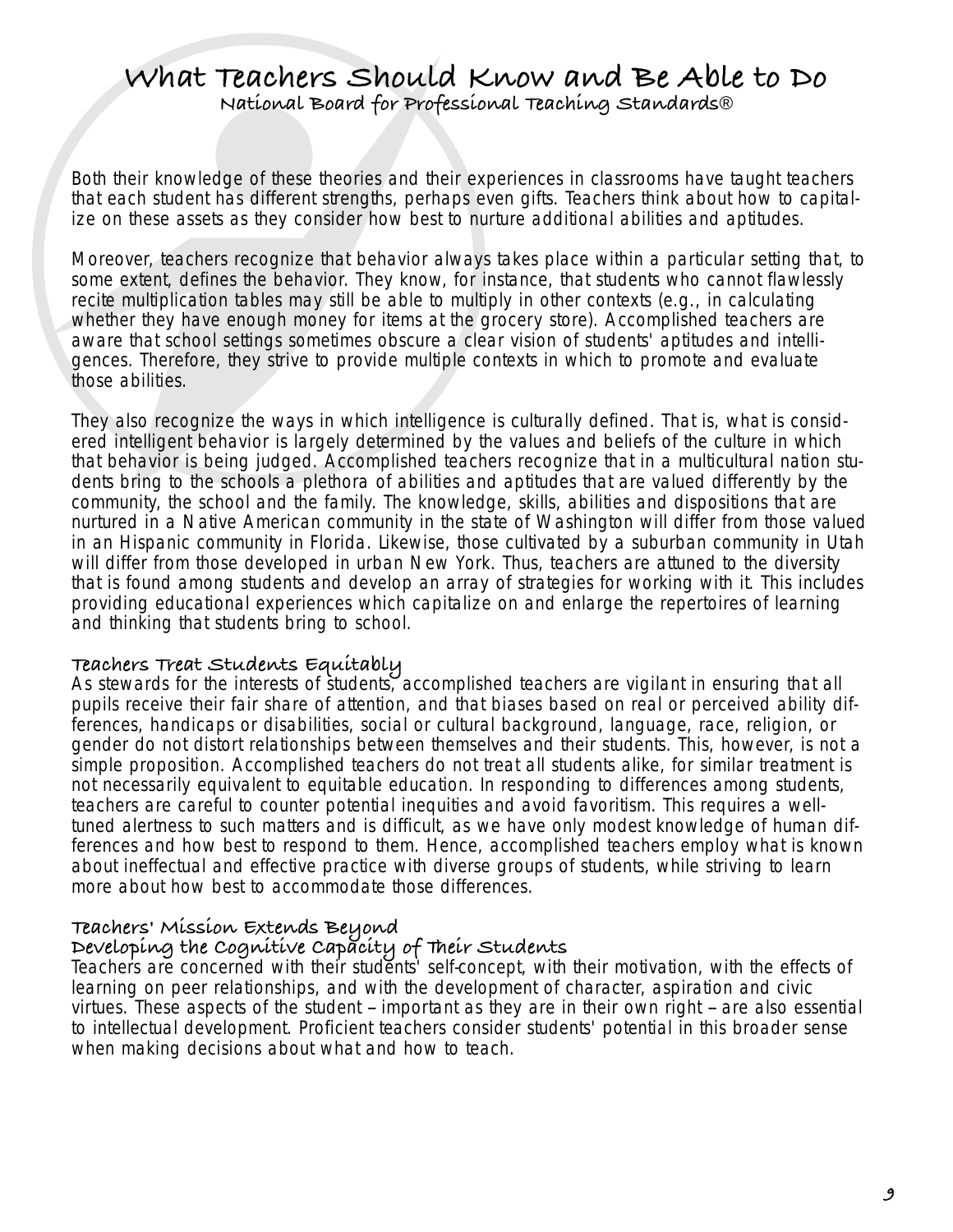**National Board for Professional Teaching Standards**®

# **Proposition #2: Teachers Know the Subjects They Teach and How to Teach Those Subjects to Students**

If one cardinal precept of teaching is a commitment to the welfare and education of young people, the other is a commitment to subject matter. Accomplished teachers are dedicated to exposing students to the social, cultural, ethical and physical worlds in which they live, and they use the subjects they teach as entrees into those worlds. Thus, elementary teachers know about geography and its relationship to commerce and history. Foreign language teachers know how language and culture interact and fuse. But, it is not sufficient that teachers know the facts that fall into these different content domains. Understanding subject matter entails more than being able to recite lists of dates, multiplication tables, or rules of grammar.

#### **Teachers Appreciate How Knowledge in Their**

**Subjects is Created, Organized and Linked to Other Disciplines**

Teachers in command of their subject understand its substance -- factual information as well as its central organizing concepts -- and the ways in which new knowledge is created, including the forms of creative investigation that characterize the work of scholars and artists.

Physics teachers know about the roles played by hypothesis generation and experimentation in physics; mathematics teachers know the modes of justification for substantiating mathematical claims; art teachers understand how visual ideas are generated and communicated; history teachers know how historians use evidence to interpret past events; and English teachers understand the relationships among reading, writing and oral language. Many special education teachers have a slightly different orientation - focusing on skill development as they work to help moderately and profoundly handicapped students achieve maximum independence in managing their lives.

Understanding the ways of knowing within a subject is crucial to the National Board Certified teacher's ability to teach students to think analytically. Critical thinking does not occur in the abstract, for the thinker is always reasoning about something. Proficient teachers appreciate the fundamental role played by disciplinary thinking in developing rich, conceptual subject-matter understandings. They are dedicated to exposing their students to different modes of critical thinking and to teaching students to think analytically about content.

Teachers represent the collective wisdom of our culture and insist on maintaining the integrity of the methods, substance and structures of disciplinary knowledge. In the face of pressures to portray knowledge in weak and diluted forms, they remain firm. Their role, however, is not just to reinforce the status quo. Rather, appreciative of the fact that there are multiple perspectives and interpretations in each discipline, accomplished teachers encourage students to question prevailing canons and assumptions to help them think for themselves.

It is sometimes assumed that elementary school teachers need not be equipped to approach their subjects critically. But all accomplished teachers, regardless of the ages of their students, are charged with teaching students about something, and in order to do so, they must appreciate its complexity and richness. Teachers must possess such knowledge if they are to help their students develop higher-order thinking skills -- the hallmark of accomplished teaching at any level. Being able to engage elementary school children in the broad array of subjects they can profitably come to appreciate makes elementary school practice especially challenging. This does not imply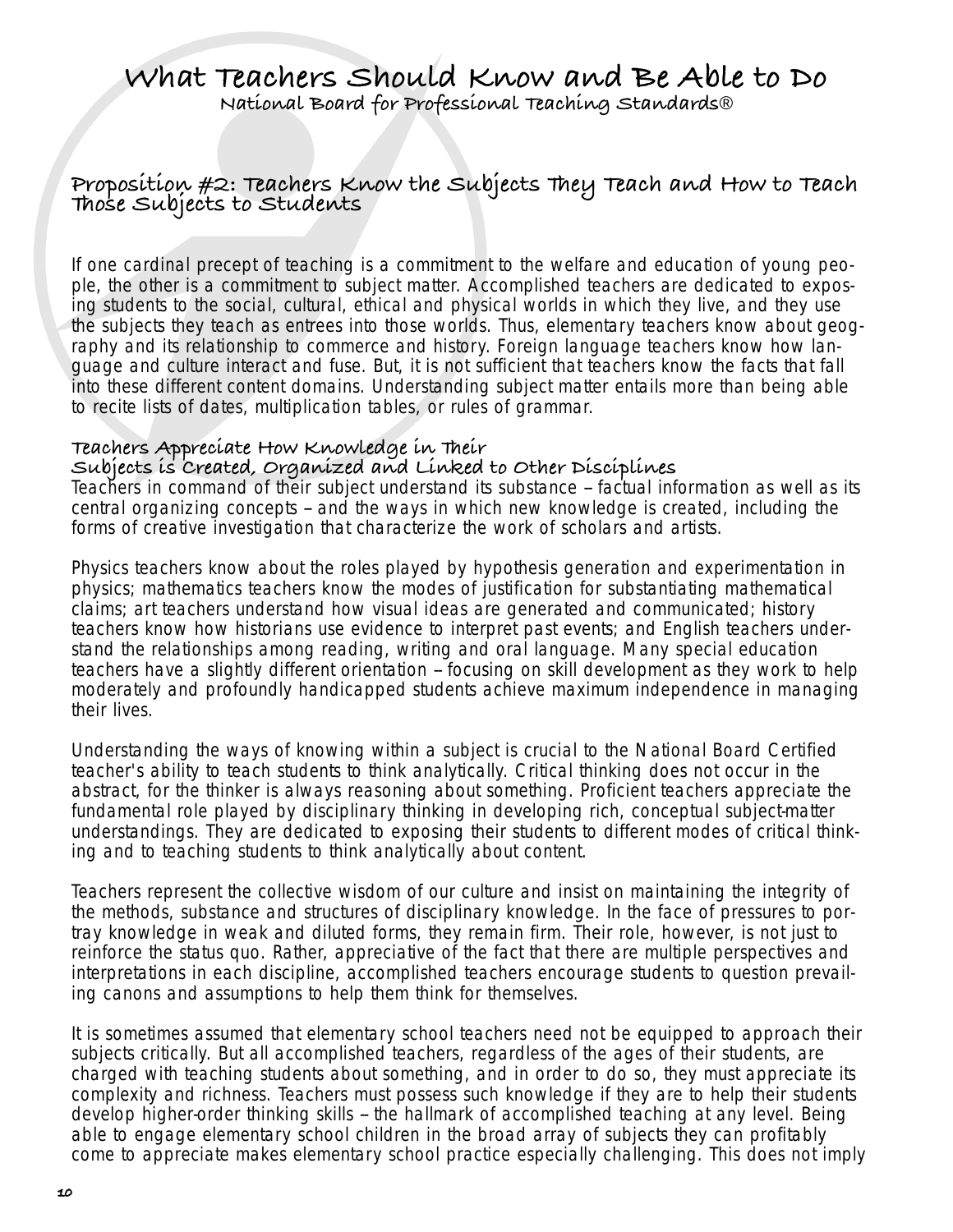**National Board for Professional Teaching Standards**®

that fourth-grade teachers should have the same command of biology as high school biology teachers. However, it does mean that they have an understanding of science that allows them to present basic precepts to their students and introduce them to the joy of discovering -- and thinking about -- the natural world of which they are a part.

**Teachers Command Specialized Knowledge of How to Convey a Subject to Students**  Knowledge of subject matter is not synonymous with knowledge of how to reveal content to students so they might build it into their systems of thinking. Accomplished teachers possess what is sometimes called "pedagogical content knowledge." Such understanding is the joint product of wisdom about teaching, learning, students and content. It includes knowledge of the most appropriate ways to present the subject matter to students through analogies, metaphors, experiments, demonstrations and illustrations. Subject-specific knowledge also includes an awareness of the most common misconceptions held by students, the aspects that they will find most difficult, and the kinds of prior knowledge, experience and skills that students of different ages typically bring to the learning of particular topics. Proficient science teachers, for example, know that some students have misconceptions about gravity that can influence their learning, while proficient art and music teachers know that young children arrive at school at various stages of maturity with respect to eye-hand coordination. Teachers use this knowledge of their students to structure instruction that facilitates further development.

Thus, subject-specific pedagogical knowledge is not a bag of tricks, but a repertoire of representations that combines instructional techniques with subject matter in ways that take into account the mix of students and school contexts that confront the teacher. Such subject-specific teaching knowledge embodies a way of reasoning through and solving the problems that arise in the daily work of teachers - decisions ranging from what aspects of the subject matter to emphasize to decisions about how to pace instruction. In making these choices, teachers bring to bear their knowledge of students and learning and teaching and subject matter.

Professional teachers' instructional repertoires also include knowledge of available curricular resources such as primary sources, models, reproductions, textbook series, teachers' guides, videotapes, computer software and musical recordings. Their commitment to learning about new materials includes keeping abreast of technological developments that have implications for teaching; for example, how to engage students in the rapidly expanding field of computer technology, as well as how to use the computer to enhance their own teaching. Thus, able teachers keep current with the growing body of curricular materials -- including literature available through their professional organizations -- and constantly evaluate the usefulness of those materials based on their understanding of curriculum theory, of students, of subject matter, and of the school's and their own educational aims.

#### **Teachers Generate Multiple Paths to Knowledge**

Knowledgeable teachers are aware there is value in both structured and inductive learning. That is, while it is useful to teach students about the concepts and principles that scholars have generated in the various disciplines, it is also valuable to engage students in learning by discovery, where they themselves search for problems, patterns and solutions. Proficient teachers help students learn to pose problems and work through alternative solutions, in addition to teaching them about the answers that others have found to similar problems.

The posing and solving of problems on their own is central to the development of true understanding by students -- moving far beyond the rote memorization of facts, the easy manipulation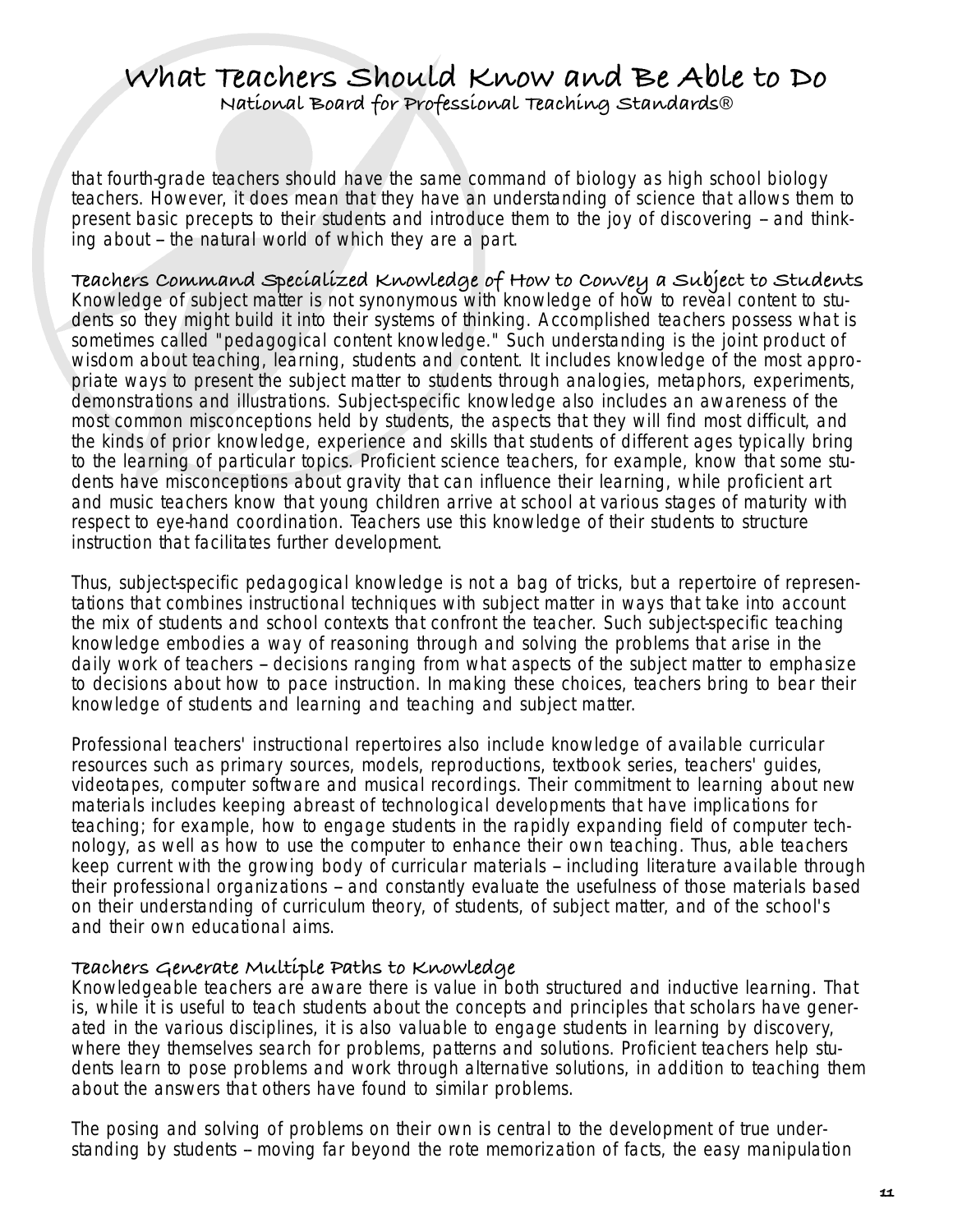**National Board for Professional Teaching Standards**®

of formulas or the facile playing of a musical scale. Teaching for understanding requires students to integrate aspects of knowledge into their habits of thinking, rather than simply store fragmented knowledge bits. It also means learning to think in a nonlinear way, approaching issues from different angles, weighing multiple criteria and considering multiple solutions. Thus, in the eyes of the proficient teacher, "knowledge" is not conceived narrowly as a lower-level form of understanding. Rather, knowledge is cast in the richest light -- as a combination of skills, dispositions, propositions and beliefs -- integrated and flexible, elaborate and deep. Furthermore, understanding involves the ability to apply such knowledge to problems never before encountered by teacher or student. Accomplished teachers appreciate that this is the kind of knowledge and understanding that counts, and that this type of learning cannot be rushed.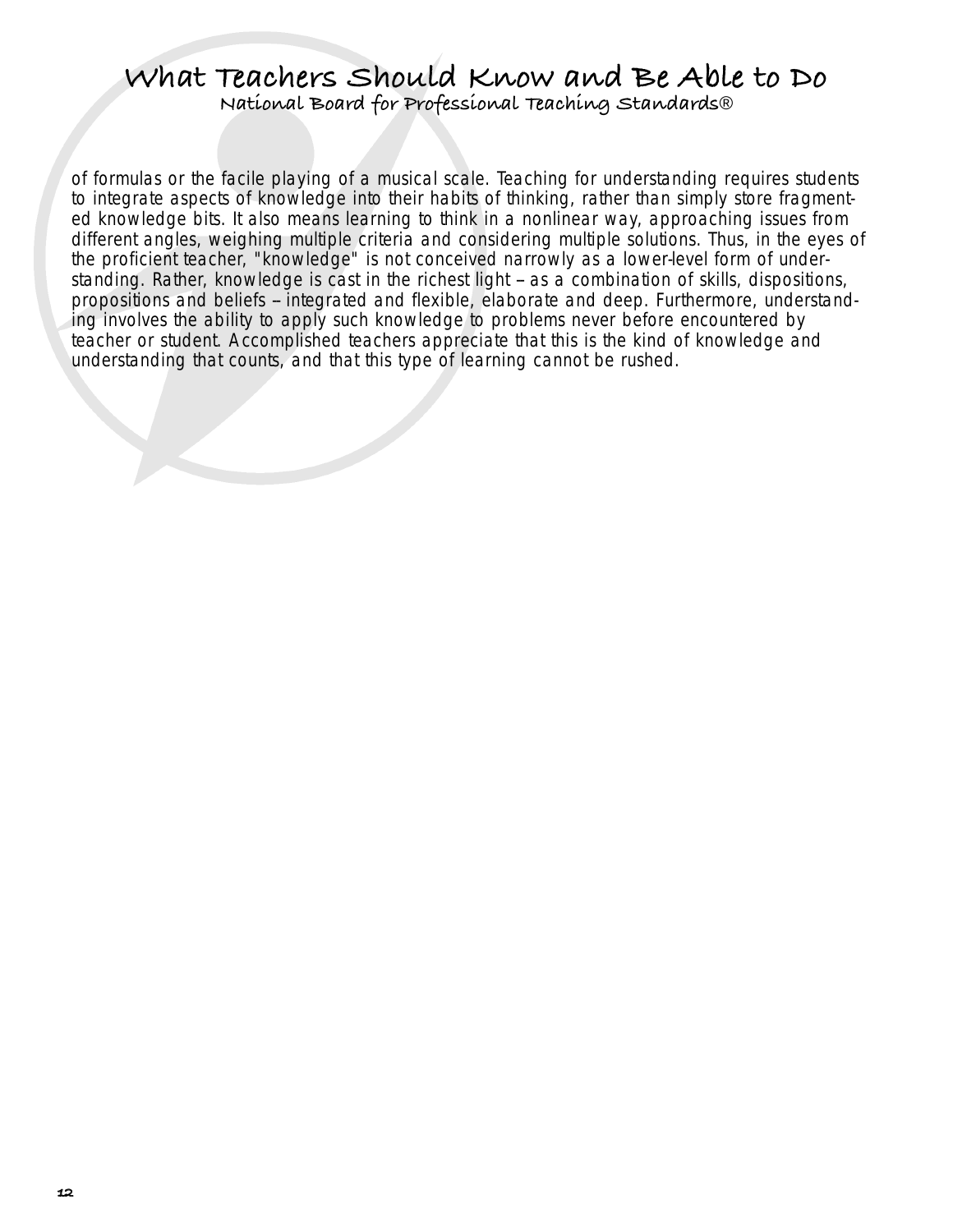**National Board for Professional Teaching Standards**®

# **Proposition #3: Teachers are Responsible for Managing and Monitoring Student Learning**

Professional teachers hold high expectations for all students and see themselves as facilitators of student learning. To fulfill these responsibilities, teachers must create, enrich and alter the organizational structures in which they work with young people. They also find ways to capture and sustain the interest of their students. Because time is a precious commodity in schools, teachers attempt to make the most efficient use of it. To accomplish these tasks, teachers seek to master the body of generic pedagogical knowledge.

#### **Teachers Call on Multiple Methods to Meet Their Goals**

Accomplished teachers know and can employ a variety of generic instructional skills -- how to conduct Socratic dialogues, how to lecture, how to oversee small cooperative learning groups. Although much of instruction is determined by the content to be taught, there are some commonalities about teaching methods that guide their practice. They are aware of what can reasonably be covered in a 45-minute roundtable discussion, when to hold back and let students figure out their own solutions, and what types of questions provoke the most thoughtful conversation. But it is not sufficient that teachers know about different modes of instruction; they must also know how to implement those strategies. Traditional distinctions between knowing and doing have obscured the fact that thought and action interpenetrate in teaching -- knowing about something and knowing how to do something are both forms of understanding central to teaching.

Because students vary in learning styles and because different settings afford differing learning opportunities, accomplished teachers know when and how to alter the social and physical organizational structure of the learning environment. It is not enough to be a master lecturer, for there are many times when lecturing is not an effective way to teach. An outdoor experiment, a mock trial or an economic simulation, for example, may be more appropriate. Alternatively, a playlet or a debate might be a more effective way to engage students in thinking and learning. Teachers know about the breadth of options available to them, such as innovative instructional formats that involve discovery learning, conceptual mapping, brainstorming, working with computers, as well as more traditional tried-and-true methods.

Teachers not only have the opportunity to vary instructional settings and to employ a range of instructional materials, they also have the opportunity to call on various human resources to custom-tailor the working environment for students. Accomplished teachers know how to mobilize students to tutor their peers and how to engage aides and volunteers as teaching assistants. In schools where staffing arrangements are not fixed and inflexible, teachers also have a good appreciation of their colleagues' skills and the circumstances in which their colleagues' talents can best complement their own. Professional teachers wisely enlist the knowledge and expertise of their fellow faculty members in a variety of ways as they seek to provide their students with as rewarding a learning experience as possible.

Accomplished teachers also know the strengths and weaknesses of these options, and their suitability or incompatibility for certain students and groups. The settings that a teacher chooses are not just matters of personal preference, but are grounded in the literature of teaching. Teaching, to the accomplished teacher, is an elegant web of alternative activities in which students are engaged with the content; sometimes with the teacher, sometimes with each other, sometimes alone.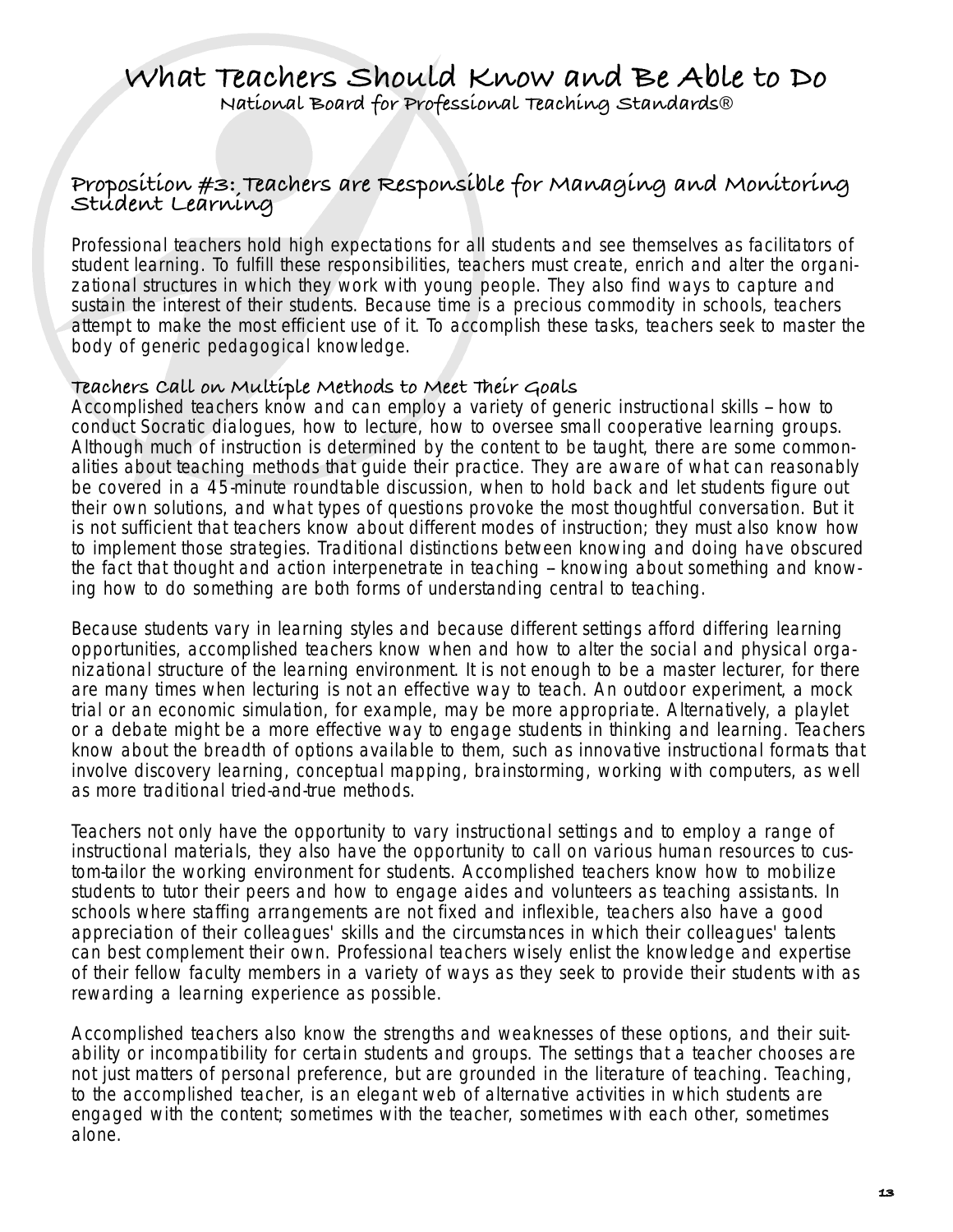**National Board for Professional Teaching Standards**®

#### **Teachers Orchestrate Learning in Group Settings**

Teachers know how to manage groups of students. They are responsible for setting forth the social norms by which students and teachers act and interact, helping students learn to adopt appropriate roles and responsibilities for their own learning and that of their peers. This includes teaching students to work independently without constant direct supervision by a teacher.

Accomplished teachers have developed systems for overseeing their classrooms so that students and teacher alike can focus on learning, not on controlling disruptive behavior. Discipline and management techniques vary, and no one system has been proven most effective. Hence, proficient teachers consider the desired learning results, their knowledge of their students and the social context, and their own prior experience in selecting management strategies.

Teachers also know that different instructional formats often require different norms of social interaction. Accomplished teachers can alternate among organizational arrangements and understand how different structures cast students and teachers in different roles. Applying their knowledge of the relative strengths and weaknesses of different structures, they weigh these considerations when deciding which instructional strategy and organizational structure will best enhance student learning. They also continually search for new forms of organization that may expand their repertoire and prove effective.

#### **Teachers Place a Premium on Student Engagement**

Facilitating student learning is not simply a matter of placing young people in educative environments, for teachers must also motivate them, capturing their minds and hearts and engaging them actively in learning. Thus, the National Board Certified teacher understands the ways in which students can be motivated and has strategies to monitor student engagement. The teacher's role in building upon student interests and in sparking new passions is central to building bridges between what students know and can do and what they are capable of learning.

Proficient teachers also know that motivating students is not always equivalent to making learning fun, for learning can be difficult work. Developing an acute sense of one's body in dance, for example, requires intense intellectual and physical concentration. Writing a short story requires drafting and re-drafting, editing and re-editing, occasionally submitting oneself to the critiques of peers and teachers. To practice effectively, teachers need to know how to encourage students even in the face of temporary failure and the inevitable doubts that students meet as they push themselves to new affective, intellectual and physical planes. With such learning comes the real joy in education, the satisfaction of accomplishment.

#### **Teachers Regularly Assess Student Progress**

While teachers are not always the central actors in their students' educational experiences, they are ultimately responsible for the creation and maintenance of those experiences and bear a considerable responsibility for what students learn at school. Proficient teachers, therefore, can judge the relative success of the activities they design. They can track what students are learning (or not learning), as well as what they, as teachers, are learning.

Assessment in teaching is not a simple task; teachers must monitor the successes and failures of individual students and evaluate their classes as collectives of learners. Additionally, they make judgments about themselves as teachers in relation to those students and classes. Although these judgments are interdependent of one another, they are not necessarily synonymous. One of the essential tensions of teaching is that teachers teach individual students, while managing groups.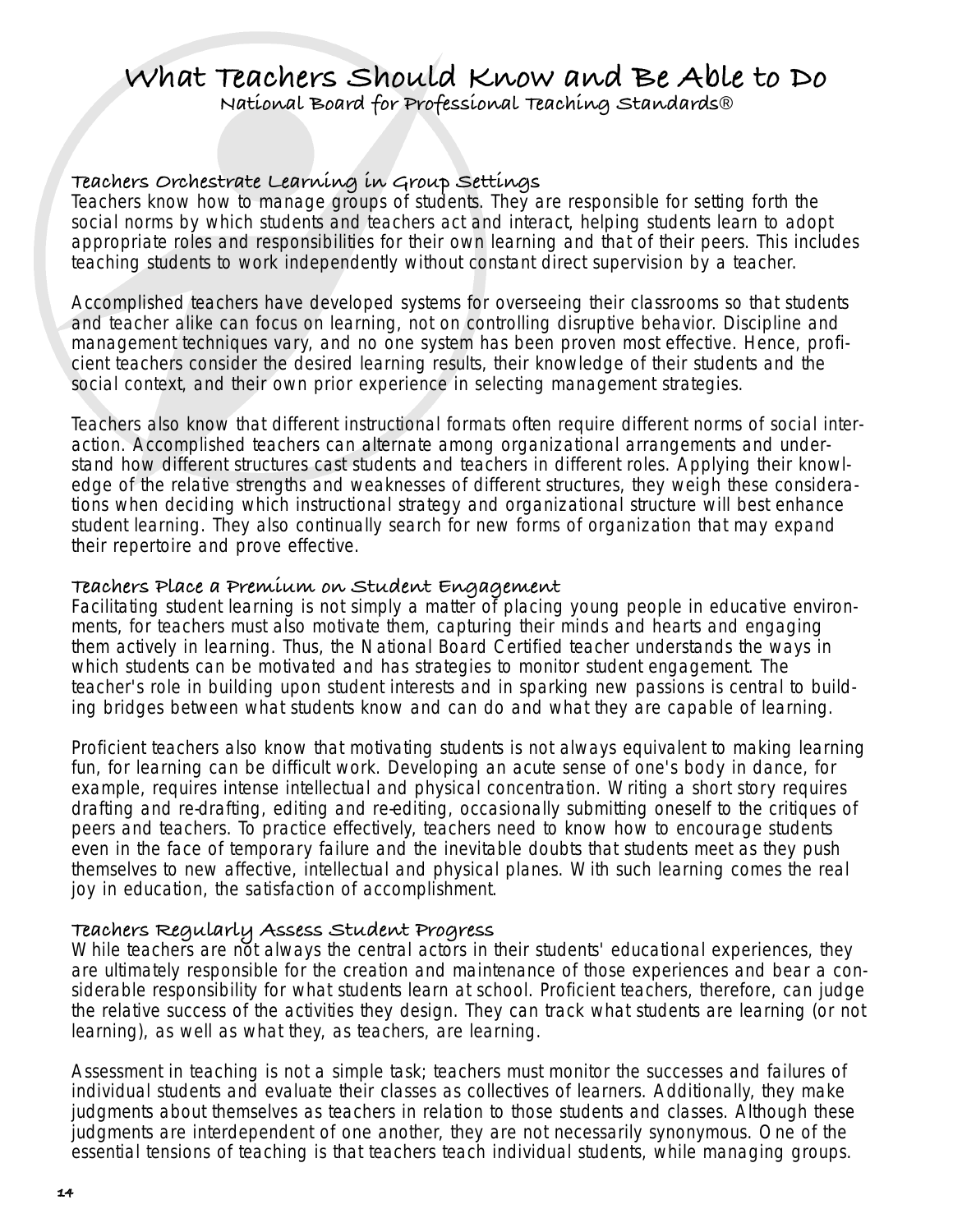**National Board for Professional Teaching Standards**®

Accomplished teachers do not treat a class as a monolith. They know that a class does not learn; individual students do. But individuals neither learn the same things, nor learn at the same pace.

Accomplished teachers use information about how the students in their classes are doing "on average" as a guide to making judgments about the relative success or failure of an instructional strategy. But they do not forget that there are few average students. They know that some students have moved far beyond that "average" evaluation, while others trail. And while they have to make decisions about what to do with the class as a whole, proficient teachers find ways to accommodate what they know about individual students and what they are learning in their plans for the whole group.

Accomplished teachers understand that the purposes, timing and focus of an evaluation affect its form. They are astute observers of students -- their movements, their words and their minds. Teachers track student progress with a variety of evaluation methods, each with its own set of purposes, strengths and weaknesses. Their knowledge extends to creating their own, sometimes innovative, tools for evaluation, including portfolios, videotapes, demonstrations and exhibitions. In addition, they may use more traditional measures such as quizzes or exams. Sometimes teachers ask questions in the middle of a group discussion in order to assess how well students are following the presentation of information; or they may talk individually with students while they are engaged in independent work. At other times they watch their students' behavior as they read to each other or work in the laboratory.

Teachers frequently do not assign grades, for evaluation is not always for the purpose of recording grades; rather, it allows students and teachers to assess where they stand. Teachers also assess students to determine how much they have learned from a unit of instruction, be it a week on seeds, a semester of photography, or a year of athletic training. Student responses then contribute to teachers' decisions about whether to reteach, review or move on. By continually adding to their repertoire of methods for assessing what students have learned, as well as constantly monitoring student progress, accomplished teachers are able to provide constructive feedback to students, parents and themselves. Finally, such teachers help their students to engage in selfassessment, instilling in them a sense of responsibility for monitoring their own learning.

#### **Teachers Are Mindful of Their Principal Objectives**

Teachers also know about planning instruction - identifying and elaborating educational objectives, developing activities to help them meet their goals and drawing upon resources that will serve their purposes. Experienced teachers do not all plan alike. Some do not write elaborate plans prior to teaching, having automated their planning through years of experience in classrooms. Other teachers plan in detail (e.g., creating individual educational plans for special education students). No matter what form their final plans take -- scribbles on a scrap of paper or lengthy and detailed outlines accomplished teachers can clearly articulate their goals for students.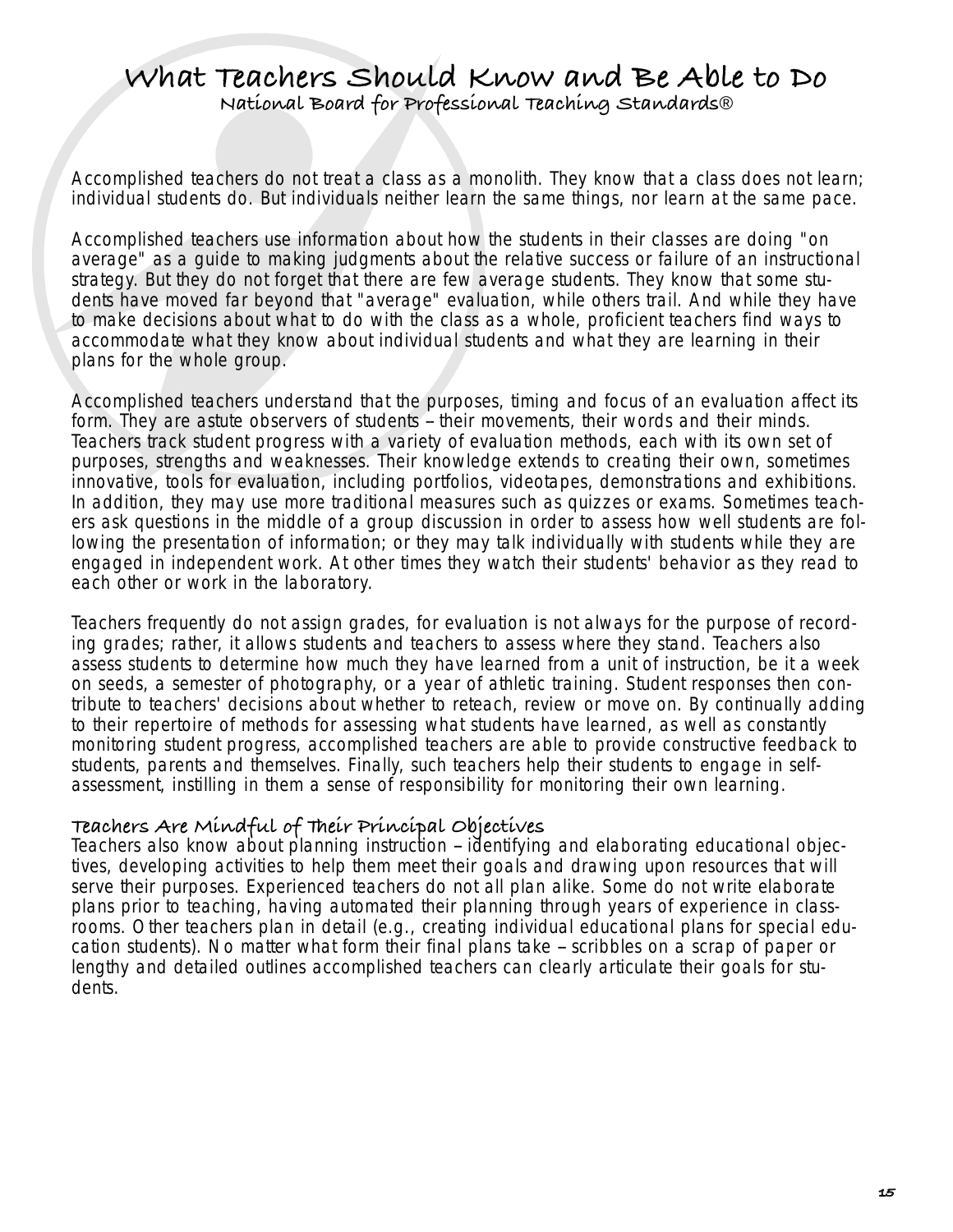**National Board for Professional Teaching Standards**®

# **Proposition #4: Teachers Think Systematically About Their Practice and Learn from Experience**

As with most professions, teaching requires an open-ended capacity that is not acquired once and for all. Because they work in a field marked by many unsolved puzzles and an expanding research base, teachers have a professional obligation to be lifelong students of their craft, seeking to expand their repertoire, deepen their knowledge and skill, and become wiser in rendering judgments. Accomplished teachers are inventive in their teaching and, recognizing the need to admit new findings and continue learning, stand ready to incorporate ideas and methods developed by others that fit their aims and their students. What exemplifies excellence, then, is a reverence for the craft, a recognition of its complexities, and a commitment to lifelong professional development.

**Teachers Are Continually Making Difficult Choices That Test Their Judgment**  The demands of teaching often present stiff challenges that do not lend themselves to simple solutions. Conflicting objectives regularly require teachers to fashion compromises that will satisfy multiple parties. A Western Civilization teacher, for example, attempting to reconcile demands for coverage with demands for indepth understanding, will do what is necessary to race from Plato to NATO, yet set aside time to develop in students the understanding that history is evolutionary rather than a series of events strung together chronologically. Likewise, a third-grade teacher will find a way to introduce students to the idea that writing is a thinking process, while ensuring that students are learning the basics of spelling and grammar.

Teachers also face choices that force them to sacrifice one goal for another. For instance, teachers who are committed to teaching mathematics for conceptual understanding want to teach students to see number relationships in the real world, to represent them with appropriate symbols, and to use their knowledge of mathematical formulas and computational skills to manipulate those numbers. Such teaching requires giving students time to frame their own problems, find their own solutions, and compare those solutions with alternatives posed by their classmates. Students who have learned through experience that math class involves filling out worksheets and doing problem sets may dislike the uncertainty inherent in problems with multiple or no solutions; they may be troubled that their teacher now wants them to discuss the reasons why a particular solution makes sense. Abandoning speed and accuracy as the criterion of success may temporarily jeopardize students' performance on standardized tests, even as the teacher fosters growth in the depth of students' mathematical competence. In deciding to teach in this way, a teacher risks alienating students, parents and administrators who have their own strong ideas of what math class is supposed to look like and the kind of competence it is supposed to yield.

Such circumstances call on teachers to employ their professional knowledge of what makes for sound practice, with the interest of their students given paramount consideration. While more than one satisfactory path may be derived to balance non-complementary objectives, the teacher's decision will be grounded in established theory and reasoned judgment.

#### **Teachers Seek the Advice of Others and Draw on**

#### **Education Research and Scholarship to Improve Their Practice**

Aware that experience is not always a good teacher, proficient teachers search out other opportunities that will serve to cultivate their own learning. As savvy students of their own teaching, they know the value of asking others to observe and offer a critique of their teaching. They also know the value of writing about their work and of soliciting reactions from parents and students.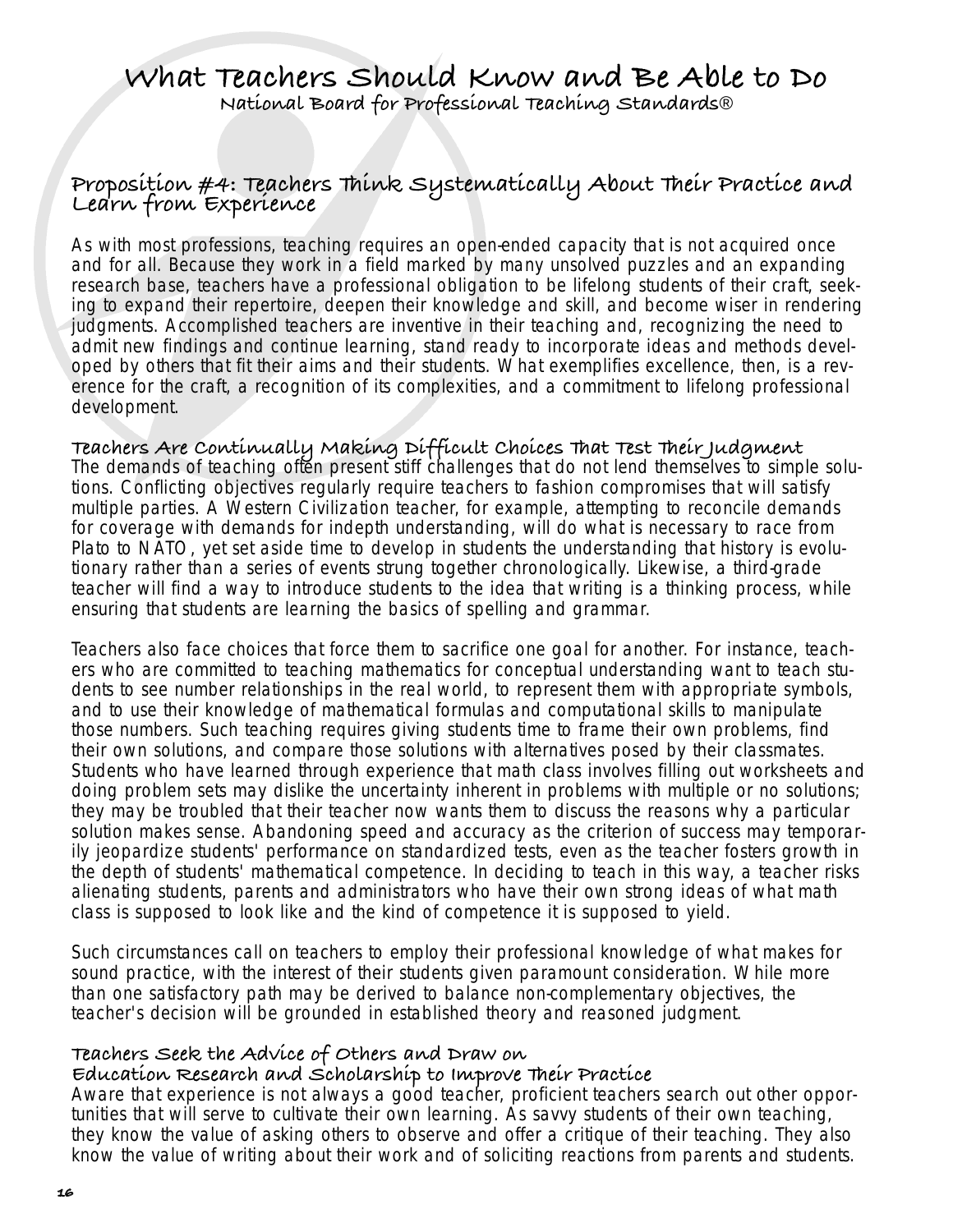**National Board for Professional Teaching Standards**®

Thus, masterful teachers develop specialized ways to listen to their students, colleagues and administrators, and reflect on their teaching in order that they might improve their practice.

Able teachers are also students of education scholarship and are cognizant of the settled and unsettled territory in their field. They stay abreast of current research and, when appropriate, incorporate new findings into their practice. They take advantage of teacher centers and special conferences and workshops. They might conduct and publish their own research, if so inclined, for testing of new approaches and hypotheses is a commonplace habit among adept teachers, even if a normally overlooked and undocumented one.

Wise teachers understand the legitimacy and limitations of the diverse sources that inform teaching and they continuously draw upon them to enrich their teaching. Their enthusiasm for, and commitment to, continued professional development exemplifies a disposition they hope to nurture in students. Hence, the thinking, reasoning and learning that characterize first-rate teaching are doubly valuable: not only are thoughtful teachers able to teach more efficiently and effectively, they are also models for the critical, analytic thinking that they strive to develop in our youth. Teachers who are themselves exemplars of careful reasoning -- considering purposes, marshaling evidence and balancing outcomes -- are more likely to communicate to students the value and manner of such reasoning. Moreover, they model other dispositions and traits as well, such as a commitment to creativity in their work and the disposition to take risks in exploring new intellectual, emotional, physical or artistic territories.

Proficient teachers, then, are models of educated persons. Character and competence contribute equally to their educative manner. They exemplify the virtues they seek to impart to students: curiosity and a love of learning; tolerance and open-mindedness; fairness and justice; appreciation for our cultural and intellectual heritages; respect for human diversity and dignity; and such intellectual capacities as careful reasoning, the ability to take multiple perspectives, to question received wisdom, to be creative, to take risks, and to adopt an experimental and problem-solving orientation.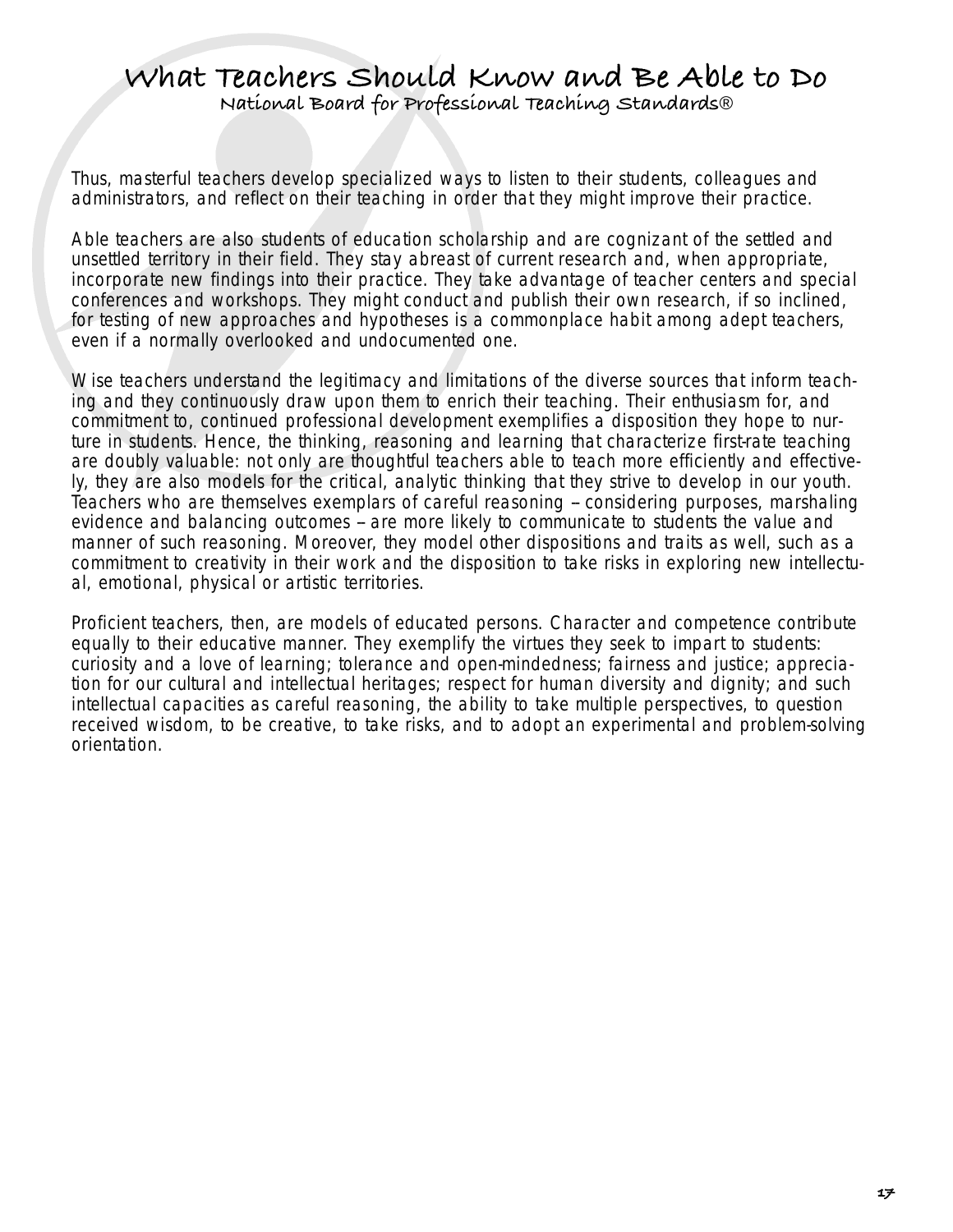**National Board for Professional Teaching Standards**®

### **Proposition #5: Teachers are Members of Learning Communities**

Teaching most commonly is regarded as the daily conduct of lessons and the provision of learning experiences. But the work of teaching reaches beyond the boundaries of individual classrooms to wider communities of learning. In order to take advantage of the broad range of professional knowledge and expertise that resides within the school, accomplished teachers have a range of duties and tasks outside the direct instruction of students that contribute importantly to the quality of the school and to student learning.

There are two broad areas of responsibility. One involves participation in collaborative efforts to improve the effectiveness of the school. The second entails engaging parents and others in the community in the education of young people.

#### **Teachers Contribute to School**

#### **Effectiveness by Collaborating with Other Professionals**

Teaching is often portrayed as the implementation of policy and curriculum developed by others - - as following orders. The National Board advocates a more proactive and creative role for teachers: engaging them in the analysis and construction of curriculum, in the coordination of instruction, in the professional development of staff and in many other school-site policy decisions fundamental to the creation of highly productive learning communities.

While state authorities and local school district leadership establish broad goals, objectives and priorities for the schools, professional teachers share responsibility with colleagues and administrators for decisions about what constitutes valuable learning for students. This includes their participation in critically analyzing the school curriculum, identifying new priorities and communicating necessary changes to the school community. Teachers' knowledge of curriculum and their students are essential to discharging these responsibilities effectively. But a readiness to work collaboratively on such matters and not blindly accept curricular conventions is also necessary.

Accomplished teachers attend to issues of continuity and equity of learning experiences for students that require school-wide collaboration across the boundaries of academic tracks, grade levels, special and regular instruction and disciplines. Such boundaries, constructed as much out of traditional patterns of school organization as out of instructional rationales, are often dysfunctional and damaging to student learning. National Board Certified teachers cultivate a critical spirit in appraising such schooling commonplaces, together with a willingness to work with administrators toward school-wide improvements that can include revision of organizational as well as instructional features of schooling.

The development of curriculum and the coordination of instruction are particularly important functions shared among teachers and administrators. Proficient teachers collaborate in planning the instructional program of the school to assure continuity of learning experiences for students. They possess the interpersonal skills needed to work on teams and a willingness to work together in the interest of the school community. Their understanding of the technical requirements of a wellcoordinated curriculum enables them to participate in planning and decision-making within teams, departments or other educational units outside the classroom, laboratory or studio.

Consonant with their role in curriculum planning and coordination, teachers are aware of the learning goals and objectives established by state and local authorities. Professional practice requires that teachers be knowledgeable about their legal obligation to carry out public policy as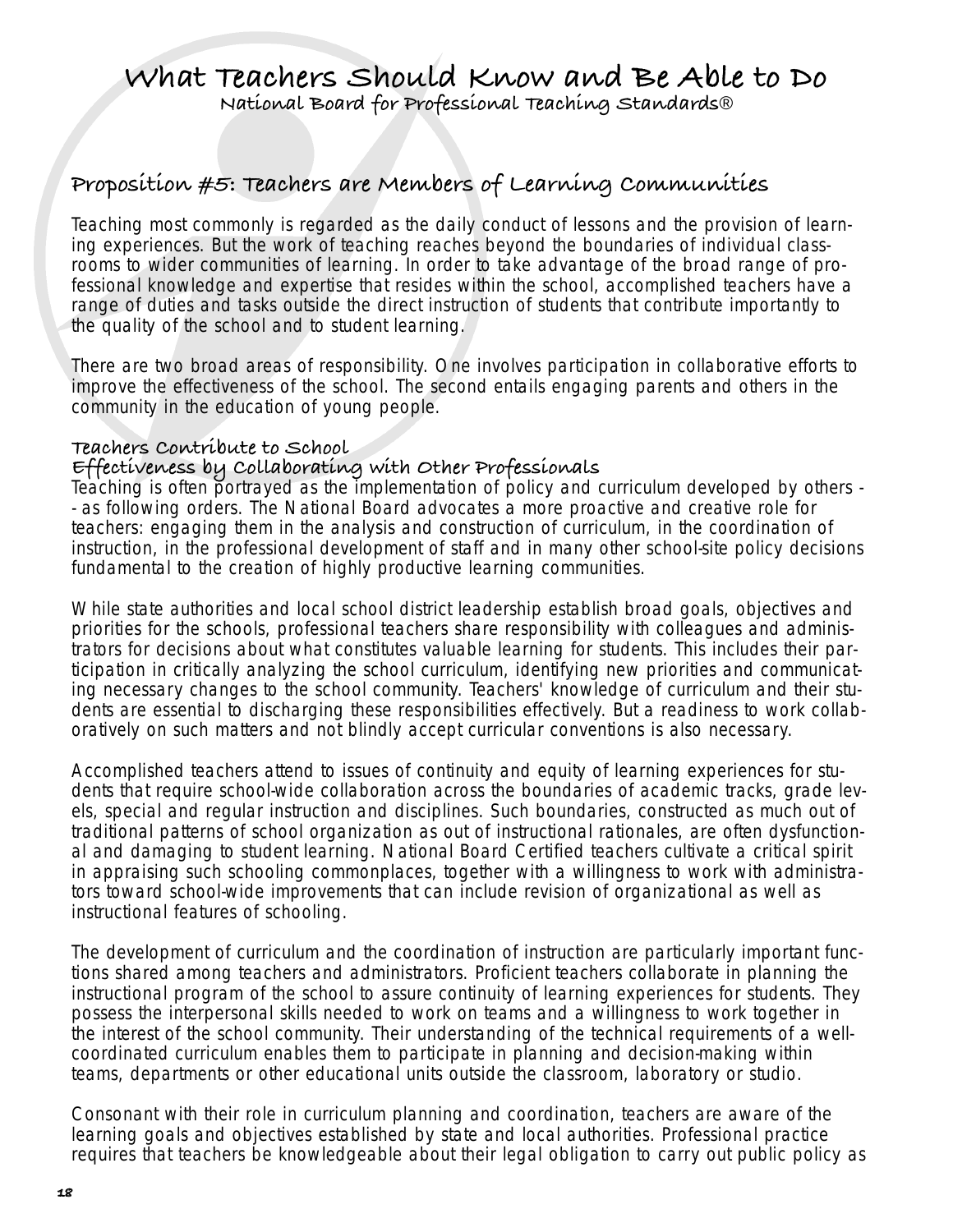**National Board for Professional Teaching Standards**®

represented by state statute and regulation, school board directives, court decisions and other policies.

Accomplished teachers also participate in the coordination of services to students. Today's schools include a wide variety of educational specialists, and with increasing specialization has come the need for coordination, lest pupils' educational experiences become fragmented. The increased practice of "mainstreaming" special-needs students to assure that they are being educated in the least restrictive environment has meant that general and special education teachers need to work with one another. Compensatory education programs typically involve teaching pupils outside regular school settings. The various forms of English as a second language, bilingual and English-immersion programs often require cooperation among teachers of non- and limited-English-speaking youth. National Board Certified teachers are adept at identifying students who might benefit from such special attention and at working in tandem with specialists.

In addition to working on the improvement of school-wide curricula and the coordination of instruction, teachers work together to strengthen their teaching. Sometimes they observe each other teach; at other times they engage in discussions about teaching; and occasionally they collaborate in trying out new instructional strategies. While the particulars of how teachers choose to improve their instruction will vary according to the structure of opportunity and a teacher's dispositions and interests, the principle underlying such engagement is the continuous pursuit of teaching excellence in the company of peers.

Strong schools emphasize a process of continuous improvement. They are organized to find and solve problems and to locate, invent and experiment with different methods of instruction and school organization. Teachers within such schools work not only on professional development, but also on school-wide improvements. This expectation is part of what constitutes a professional orientation to teaching and part of what distinguishes the professional teacher.

The conventional image of the accomplished teacher as solo performer working independently with students is narrow and outdated. Committed career teachers assume responsibility in cooperation with their administrators for the character of the school's instructional program. They are team players willing to share their knowledge and skill with others and participate in the ongoing development of strong school programs. This participation may take many forms, such as mentoring novices, serving on school and district policy councils, demonstrating new methodologies, engaging in various forms of scholarly inquiry and artistic activity, or forming study groups for teachers.

#### **Teachers Work Collaboratively with Parents**

Teachers share with parents the education of the young. They communicate regularly with parents and guardians, listening to their concerns and respecting their perspective, enlisting their support in fostering learning and good habits, informing them of their child's accomplishments and successes, and educating them about school programs. Kindergarten teachers, for example, can help parents understand that reading stories to their children is more important to literacy development than completing worksheets on letters.

In the best of all worlds, teachers and parents are mutually reinforcing partners in the education of young people. But three circumstances complicate this partnership. First, the interests of parents and schools sometimes diverge, requiring teachers to make difficult judgments about how best to fulfill their joint obligations to their students and to parents. Second, students vary in the degree and kind of support they receive at home for their school work. The effects of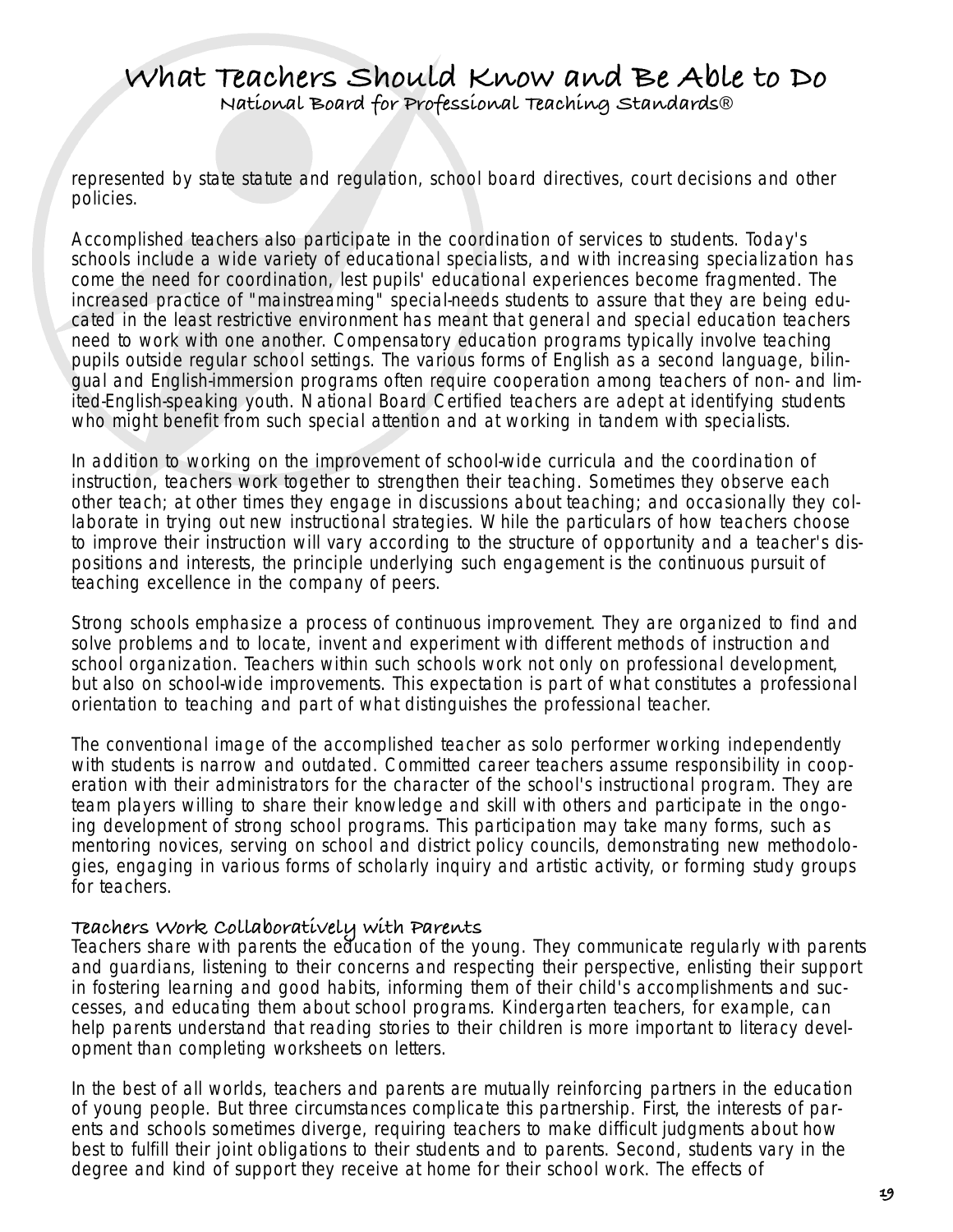**National Board for Professional Teaching Standards**®

culture, language, and parental education, income and aspirations influence each learner. Teachers are alert to these effects and tailor their practice accordingly to enhance student achievement. However, when faced with an unavoidable conflict, the teacher must hold the interest of the student and the purposes of schooling paramount. Third, the behavior and mind-set of schools and families can be adversarial. Some parents are distrustful of the school's values, and the schools sometimes underestimate the family's potential to contribute to their children's intellectual growth. Students get caught in the middle, their allegiance to and affection for each party challenged by the other. Accomplished teachers develop skills and understandings to avoid these traditional pitfalls and work to foster collaborative relationships between school and family.

The changing family structure in our society creates new challenges as well, for there are now more youth with single parents, working parents and parents with inadequate income. Thus, creating home-school partnerships has become more difficult for teachers and parents in many communities. In attempting to work creatively and energetically with families in the interest of students' development, able teachers acquire knowledge and understanding of individual students' lives outside school. A teacher's foremost responsibility is to the intellectual development of our youth, but they are mindful of the broad range of children's needs, including the need for guidance and the strong presence of caring and nurturing adults. This is a difficult set of obligations to fulfill. On the one hand, teachers are prepared neither by training nor by role to serve as parent surrogates or social workers. The distinctive mission of teaching is to promote learning, a complex undertaking in itself. On the other hand, education's broad and humane purposes do not admit any narrow specialization. Students' physical, emotional, and social well-being cannot be separated from their intellectual growth.

#### **Teachers Take Advantage of Community Resources**

Professional teachers cultivate knowledge of their school's community as a powerful resource for learning. The opportunities are many for enriching projects, lessons, and study: observing the city council in action; collecting oral histories from senior citizens; studying the ecology of the local environment; visiting a nearby planetarium; drawing the local architecture; or exploring career options on-site. Any community -- urban or rural, wealthy or poor -- can be a laboratory for learning under the guidance of an effective teacher. Moreover, within all communities there are valuable resources such as other teachers and students, senior citizens, parents, business people, and local organizations that teachers can engage to assist, enhance and supplement their work with students. Teachers need not teach alone.

Teachers also cultivate knowledge about the character of the community and its effects on the school and students. They develop an appreciation of ethnic and linguistic differences, of cultural influences on students' aspirations and expectations, and of the effects of poverty and affluence. Cultural and other discontinuities between home and school frequently can confound teachers' efforts to promote learning. Conversely, the cultural diversity represented in many communities can serve as a powerful resource in teaching about other cultures, in encouraging tolerance and understanding of human differences, and in promoting civic ideals. Accomplished teachers seek to capitalize on these opportunities and to respond productively to students' diverse backgrounds.

There is a balance here. Schools and teachers cannot alleviate all the social problems that they encounter. Yet teachers confront the human condition daily in all its variety, splendor and misery. They must be humane, caring and responsive to students and their problems, while they maintain a focus on their distinctive professional responsibilities.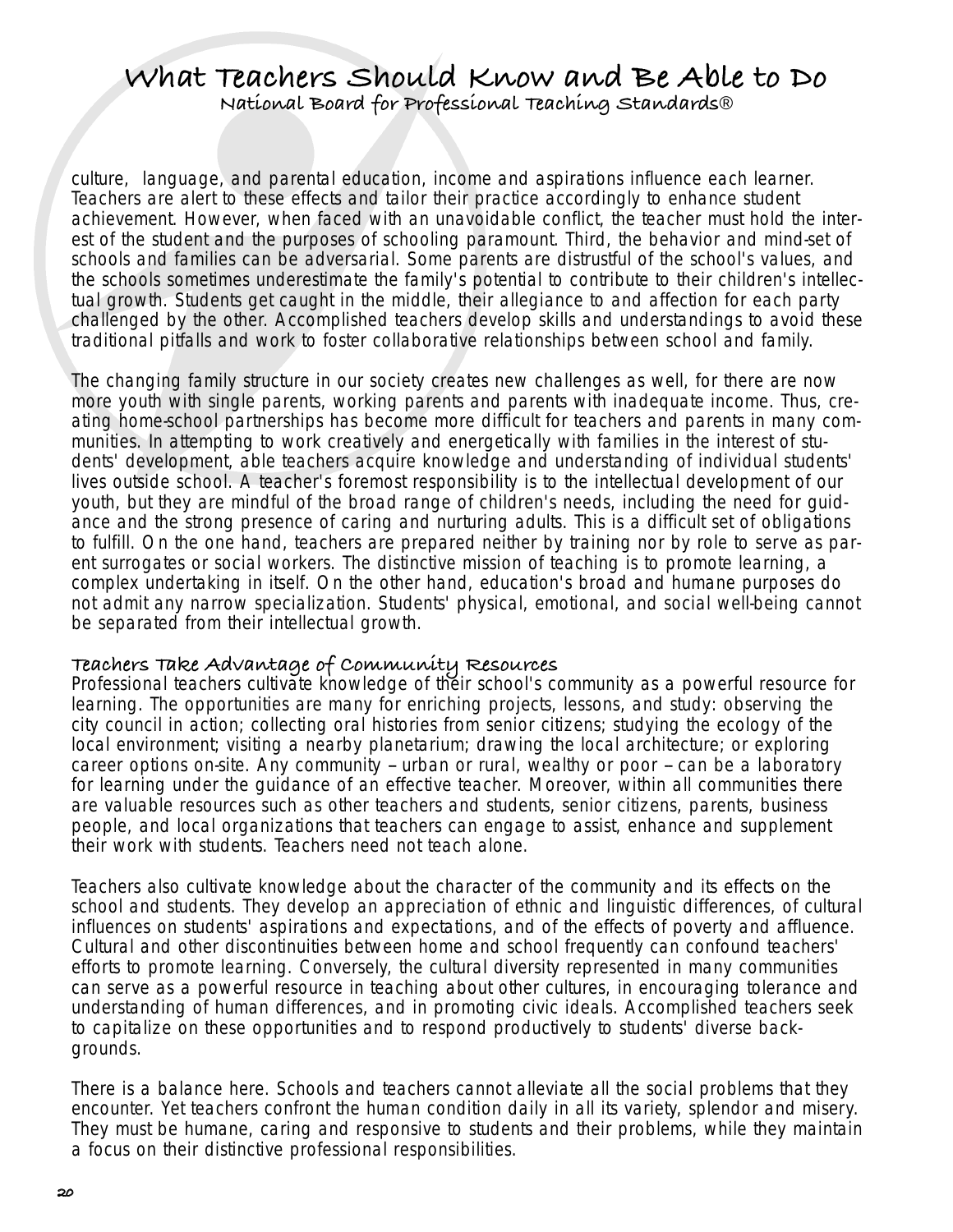**National Board for Professional Teaching Standards**®

#### **Conclusion**

Accomplished teaching involves making difficult and principled choices, exercising careful judgment and honoring the complex nature of the educational mission. Teachers employ technical knowledge and skill, yet must be ever mindful of teaching's ethical dimensions. The primary mission is to foster the development of skills, dispositions and understanding, while responding thoughtfully to a wide range of human needs and conditions. Teachers owe joint allegiance to the forms and standards of knowledge within and across disciplines and to the students they serve.

They must acquire and employ a repertoire of instructional methods and strategies, yet remain critical and reflective about their practice, drawing lessons from experience. Teachers' professional responsibilities focus on instructing the students in their immediate care, while they participate as well in wider activities within the school and in partnership with parents and the community.

Teaching is often portrayed as an activity that conserves valued knowledge and skills by transmitting them to succeeding generations. It is that and more. Teachers also have the responsibility to question settled structures, practices, and definitions of knowledge; to invent and test new approaches; and, where necessary, to pursue change of organizational arrangements that support instruction. As agents of the public interest in a democracy, teachers through their work contribute to the dialogue about preserving and improving society, and they initiate future citizens into this ongoing public discourse. In the development of its assessment procedures and certification standards, the National Board has sought to represent these ideals faithfully and comprehensively.

Assertations about what teachers should know sometimes conceal inadequacies in the current state of knowledge. In this respect, teaching is not unlike other professions where practitioners confront unavoidable uncertainty in their work. However, the knowledge base for teaching is growing steadily. Professional consensus and research findings have begun to provide authoritative support for knowledge related to many of the tasks, responsibilities and results of teaching. But much remains to be learned.

The National Board draws on existing knowledge in developing its standards but also relies on the professional judgment of accomplished teachers and scholars in designing its assessment procedures. Recognizing that new knowledge about teaching is continually being formulated, the National Board continually reviews its work to reflect new findings and to update its standards and assessments as appropriate.

The National Board also considers the effects of school context on standards for teaching. The very existence of a National Board suggests common standards that prevail across teaching's many settings. However, teaching in an Alaskan village exacts demands different from teaching in Chicago. Teachers in both settings, though, blend and adapt their knowledge of teaching with their knowledge of the community in which they work to ensure effective student learning. For accomplished teachers, the wisdom of practice that they accrue depends on the settings in which they work, the communities they serve, and the students they encounter.

The assessment procedures developed by the National Board take context into account in a variety of ways. This is achieved by the use of assessment formats such as essays, videotaping and reflective commentaries. The National Board offers National Board Certification to all qualified